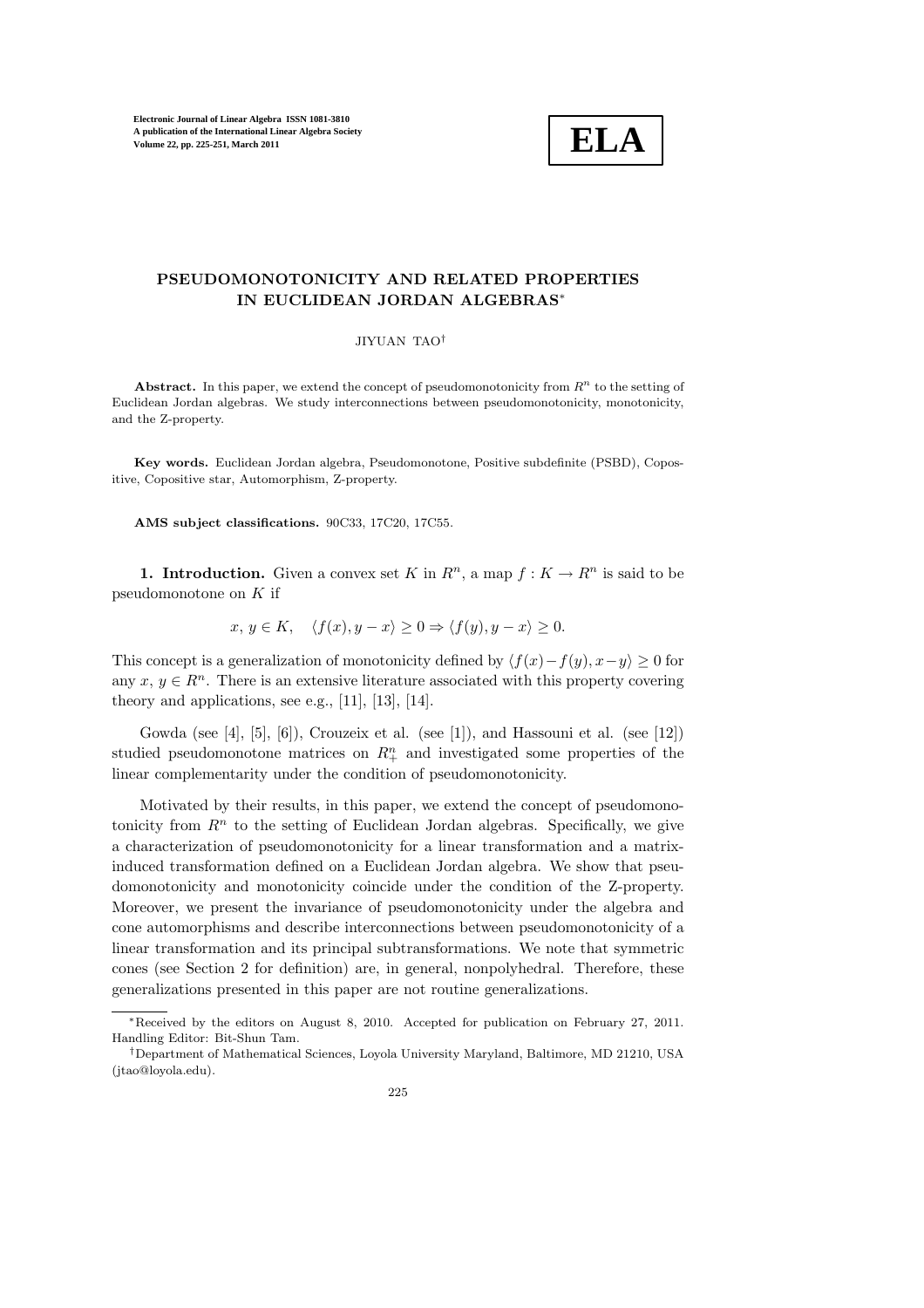

226 J. Tao

Here is an outline of the paper. In Section 2, we cover the basic material dealing with Euclidean Jordan algebras and pseudomonotonicity. In Section 3, we present some general results for pseudomonotone transformations. In Section 4, we investigate the relation between pseudomonotonicity of a linear transformation and its principal subtransformations. In Section 5, we study pseudomonotonicity for some special linear transformations. Specifically, we show that pseudomonotone linear transformations are invariant under the algebra and cone automorphisms, we specialize pseudomonotonicity of a linear transformation with having the Z-property, and we give a characterization of pseudomonotonicity for a matrix-induced transformation.

### 2. Preliminaries.

2.1. Euclidean Jordan algebras. In this subsection, we briefly recall some concepts, properties, and results from Euclidean Jordan algebras. Most of these can be found in  $[3]$ ,  $[9]$ .

Let  $V$  be a Euclidean Jordan algebra and  $K$  be a symmetric cone in  $V$ . A Jordan product is denoted by  $x \circ y$  for any two elements x and y in V. In addition, an element  $e \in V$  is called the *unit* element if  $x \circ e = x$  for all  $x \in V$ . We define

$$
z^+ := \Pi_K(z)
$$
 and  $z^- := z^+ - z$ ,

where  $\Pi_K(z)$  denotes the (orthogonal) projection of z onto K.

For an element  $z \in V$ , we write

$$
z\geq 0 \quad (z>0) \quad \text{if and only if} \quad z\in K \quad (z\in K^{\circ}(=\text{interior}(K))),
$$

and  $z \le 0$  ( $z < 0$ ) when  $-z \ge 0$  ( $-z > 0$ ).

An element  $c \in V$  such that  $c^2 = c$  is called an *idempotent* in V; it is a *primitive* idempotent if it is nonzero and cannot be written as a sum of two nonzero idempotents. We say that a finite set  $\{e_1, e_2, \ldots, e_r\}$  of primitive idempotents in V is a Jordan frame if  $e_i \circ e_j = 0$  if  $i \neq j$  and  $\sum_1^r e_i = e$ .

Given  $x \in V$ , there exists a Jordan frame  $\{e_1, \ldots, e_r\}$  and real numbers  $\lambda_1, \ldots, \lambda_r$ such that

(2.1) 
$$
x = \lambda_1 e_1 + \dots + \lambda_r e_r.
$$

The numbers  $\lambda_i$  are called the *eigenvalues* of x, and the representation (2.1) is called the spectral decomposition (or the spectral expansion) of  $x$ .

Given  $(2.1)$ , we have

$$
x = \sum_{1}^{r} \lambda_i^+ e_i - \sum_{1}^{r} \lambda_i^- e_i \quad \text{and} \quad \langle \sum_{1}^{r} \lambda_i^+ e_i, \sum_{1}^{r} \lambda_i^- e_i \rangle = 0,
$$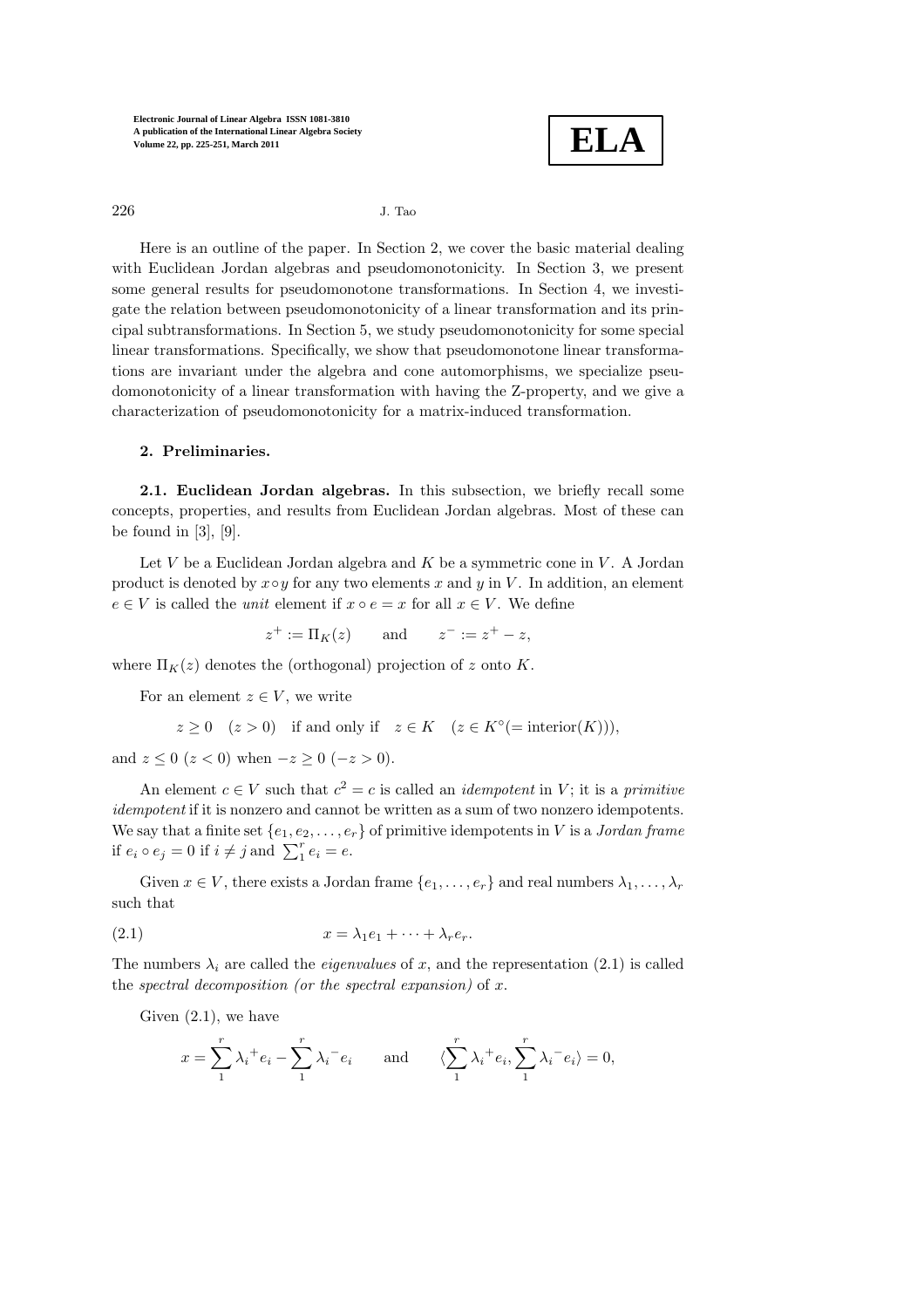

Pseudomonotonicity and Related Properties in Euclidean Jordan Algebras 227

where for a real number  $\alpha$ ,  $\alpha^+ := \max\{0, \alpha\}$  and  $\alpha^- := (\alpha)^+ - \alpha$ .

From this we easily verify that  $x^+ = \sum_1^r \lambda_i^+ e_i$  and  $x^- = \sum_1^r \lambda_i^- e_i$ , and so  $x = x^+ - x^-$  with  $\langle x^+, x^- \rangle = 0$ .

For an  $x \in V$ , a linear transformation  $L_x : V \to V$  is defined by  $L_x(z) = x \circ z$ , for all  $z \in V$ . We say that two elements x and y operator commute if  $L_xL_y = L_yL_x$ .

It is known that x and y operator commute if and only if x and y have their spectral decompositions with respect to a common Jordan frame (Lemma X.2.2, Faraut and Korányi [3]).

Here are some standard examples.

EXAMPLE 2.1.  $\mathbb{R}^n$  is a Euclidean Jordan algebra with inner product and Jordan product defined respectively by  $\langle x, y \rangle = \sum_{i=1}^{n} x_i y_i$  and  $x \circ y = x * y$ . Here  $R_+^n$  is the corresponding symmetric cone.

EXAMPLE 2.2.  $\mathcal{S}^n$ , the set of all  $n \times n$  real symmetric matrices, is a Euclidean Jordan algebra with the inner and Jordan product given by  $\langle X, Y \rangle := \text{trace}(XY)$ and  $X \circ Y := \frac{1}{2}(XY + YX)$ . In this setting, the symmetric cone  $S_{+}^{n}$  is the set of all positive semidefinite matrices in  $\mathcal{S}^n$ . Also, X and Y operator commute if and only if  $XY = YX$ .

EXAMPLE 2.3. Consider  $R^n$   $(n > 1)$  where any element x is written as

$$
x=\left[\begin{array}{c}x_0\\\overline{x}\end{array}\right]
$$

with  $x_0 \in R$  and  $\overline{x} \in R^{n-1}$ . The inner product in  $R^n$  is the usual inner product. The Jordan product  $x \circ y$  in  $R^n$  is defined by

$$
x \circ y = \left[ \begin{array}{c} x_0 \\ \overline{x} \end{array} \right] \circ \left[ \begin{array}{c} y_0 \\ \overline{y} \end{array} \right] := \left[ \begin{array}{c} \langle x, y \rangle \\ x_0 \overline{y} + y_0 \overline{x} \end{array} \right]
$$

.

We shall denote this Euclidean Jordan algebra  $(R^n, \circ, \langle \cdot, \cdot \rangle)$  by  $\mathcal{L}^n$ . In this algebra, the cone of squares, denoted by  $\mathcal{L}_+^n$ , is called the *Lorentz cone* (or the second-order cone). It is given by  $\mathcal{L}^n_+ = \{x : ||\overline{x}|| \le x_0\}.$ 

The unit element in  $\mathcal{L}^n$  is  $e = \begin{bmatrix} 1 \\ 0 \end{bmatrix}$  $\theta$ 1 . We note the spectral decomposition of any x with  $\overline{x} \neq 0$ :  $x = \lambda_1 e_1 + \lambda_2 e_2$ , where  $\lambda_1 := x_0 + ||\overline{x}||$ ,  $\lambda_2 := x_0 - ||\overline{x}||$ , and

$$
e_1 := \frac{1}{2} \left[ \begin{array}{c} 1 \\ \frac{\overline{x}}{\|\overline{x}\|} \end{array} \right], \text{ and } e_2 := \frac{1}{2} \left[ \begin{array}{c} 1 \\ -\frac{\overline{x}}{\|\overline{x}\|} \end{array} \right].
$$

In this setting, x and y operator commute if and only if either  $\overline{y}$  is a multiple of  $\overline{x}$  or  $\overline{x}$  is a multiple of  $\overline{y}$ .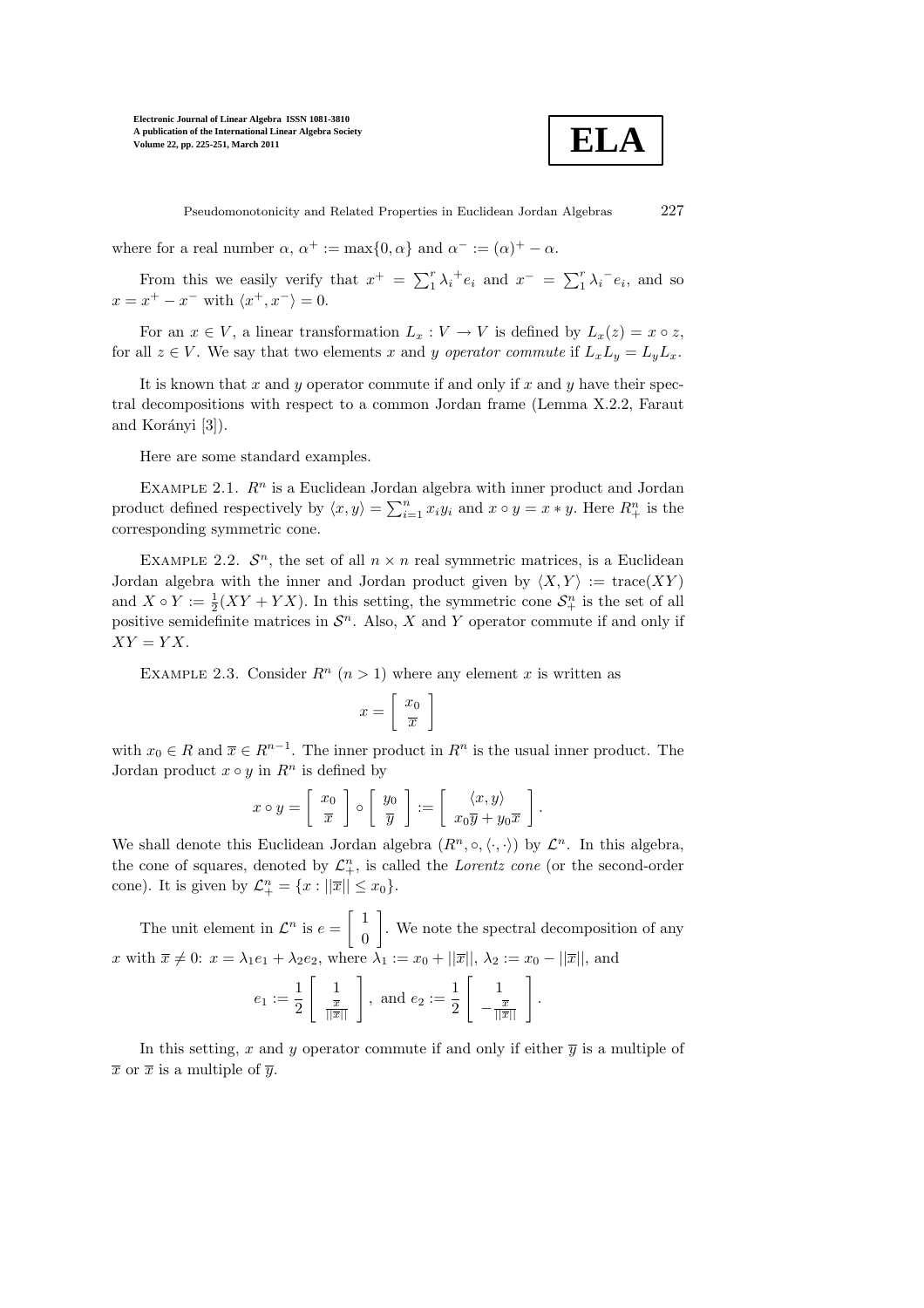

228 J. Tao

**Peirce decomposition.** Fix a Jordan frame  $\{e_1, e_2, \ldots, e_r\}$  in a Euclidean Jordan algebra V. For  $i, j \in \{1, 2, \ldots, r\}$ , define the eigenspaces

 $V_{ii} := \{x \in V : x \circ e_i = x\} = Re_i$  (where R is the set of all real numbers)

and when  $i \neq j$ ,  $V_{ij} := \{x \in V : x \circ e_i = \frac{1}{2}x = x \circ e_j\}$ . Then, we have the following theorem.

THEOREM 2.4. (Theorem IV.2.1, [3]) The space V is the orthogonal direct sum of the spaces  $V_{ij}$   $(i \leq j)$ . Furthermore,

$$
V_{ij} \circ V_{ij} \subset V_{ii} + V_{jj}
$$
  
\n
$$
V_{ij} \circ V_{jk} \subset V_{ik} \text{ if } i \neq k
$$
  
\n
$$
V_{ij} \circ V_{kl} = \{0\} \text{ if } \{i, j\} \cap \{k, l\} = \emptyset.
$$

Thus, given any Jordan frame  $\{e_1, e_2, \ldots, e_r\}$ , we can write any element  $x \in V$  as  $x = \sum_{i=1}^r x_i e_i + \sum_{i < j} x_{ij}$  where  $x_i \in R$  and  $x_{ij} \in V_{ij}$ .

A Euclidean Jordan algebra is said to be simple if it is not the direct sum of two Euclidean Jordan algebras. It is well known that any Euclidean Jordan algebra is product of simple Euclidean Jordan algebras and every simple Euclidean Jordan algebra is isomorphic to the Jordan spin algebra  $\mathcal{L}^n$  or to the algebra of all  $n \times n$ real symmetric matrices  $S^n$  or to  $n \times n$  complex Hermitian matrices  $\mathcal{H}_n$  or to  $n \times n$ quaternion Hermitian matrices  $\mathcal{Q}_n$  or to the algebra of all  $3 \times 3$  octonion Hermitian matrices  $\mathcal{O}_3$ .

2.2. Pseudomonotone and positive subdefiniteness concepts. Throughout this paper, we assume that  $V$  is a Euclidean Jordan algebra with the corresponding symmetric cone K and  $L: V \to V$  is a linear transformation.

We say that  $L$  is:

- (a) copositive on K if  $\langle L(x), x \rangle \geq 0$  for all  $x \in K$ ;
- (b) copositive star on K if L is copositive on K, and

$$
[x \ge 0, L(x) \ge 0, and \langle L(x), x \rangle = 0] \Rightarrow L^T(x) \le 0.
$$

DEFINITION 2.5. Let S be a set in V. L is said to be pseudomonotone on S if

$$
x \in S, y \in S, \langle L(x), y - x \rangle \ge 0 \Rightarrow \langle L(y), y - x \rangle \ge 0.
$$

DEFINITION 2.6. Let S be a set in V. L is said to be positive subdefinite (PSBD) on S if

$$
x \in V
$$
,  $\langle L(x), x \rangle < 0 \Rightarrow -L^T(x) \in S$  or  $L^T(x) \in S$ .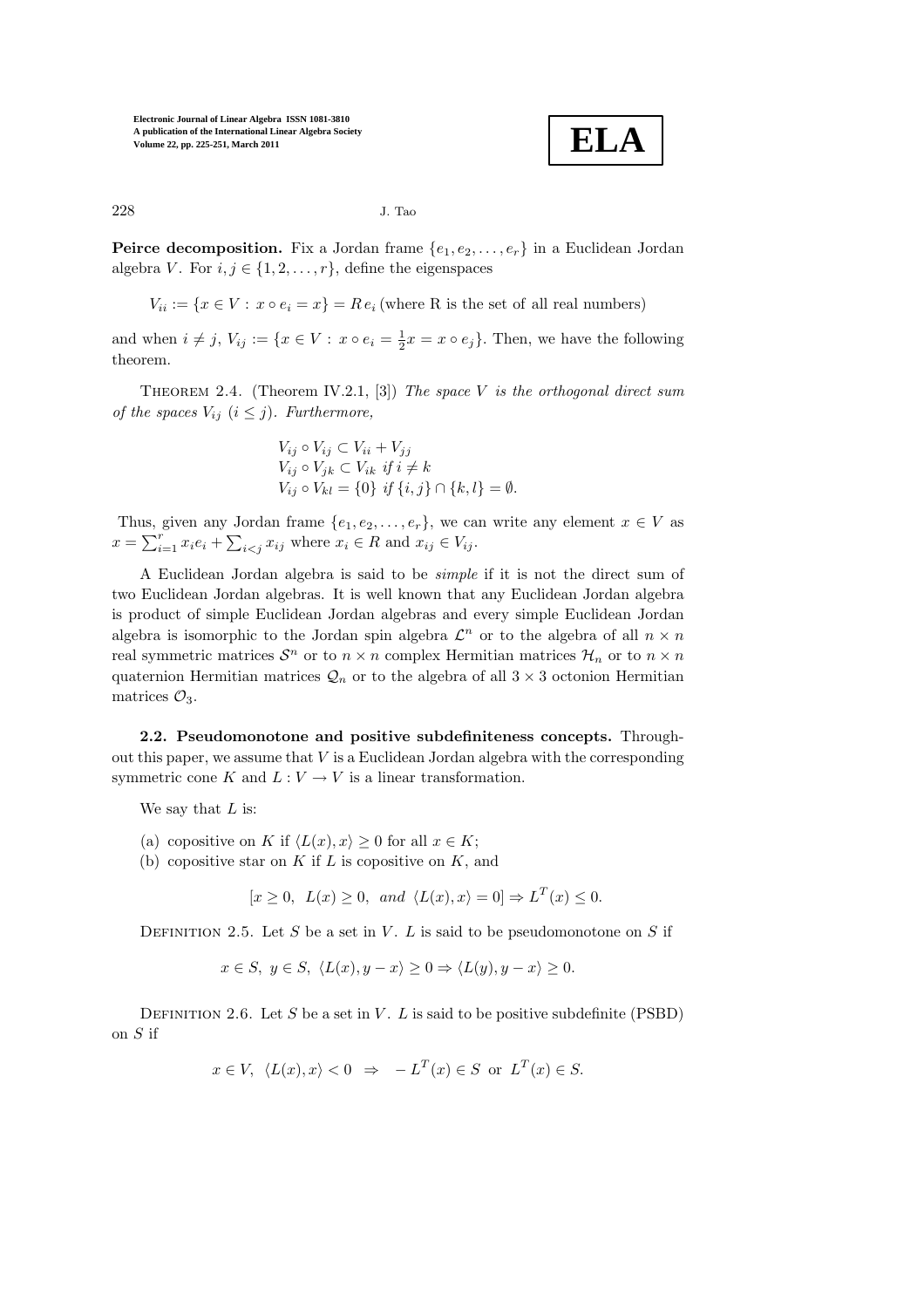

Pseudomonotonicity and Related Properties in Euclidean Jordan Algebras 229

We note that every monotone linear transformation is vacuously PSBD.

DEFINITION 2.7. L is said to be merely positive subdefinite (MPSBD) if L is PSBD but not monotone.

The following definition is a generalization of (Moore-Penrose) pseudo-inverse of a square matrix.

DEFINITION 2.8. The pseudo-inverse of  $L$  is the uniquely defined linear transformation  $L^{\dagger}$  which satisfies the following conditions:

$$
LL^{\dagger}L = L, \ L^{\dagger}LL^{\dagger} = L^{\dagger}, \ (LL^{\dagger})^T = LL^{\dagger}, \text{ and } (L^{\dagger}L)^T = L^{\dagger}L.
$$

We define  $L^s = L^T (L + L^T)^{\dagger} L$ . We note that  $L^s$  is always self-adjoint.

Given a self-adjoint linear transformation  $B$  on  $V$ , its inertia is defined by

$$
\text{In}(B) := (\pi(B), \nu(B), \delta(B)),
$$

where  $\pi(B)$ ,  $\nu(B)$ , and  $\delta(B)$  are, respectively, the number of eigenvalues of B with positive, negative, and zero real parts, counting multiplicities. Note that

$$
\pi(B) + \nu(B) + \delta(B) = \dim(V).
$$

3. General results for pseudomonotone transformations. In this section, we present some general results for pseudomonotone transformations on  $V$ .

Specializing Gowda's result (Proposition 1, [4]) to symmetric cone, we have Lemma 3.1.

LEMMA 3.1. If  $L$  is pseudomonotone on  $K$ , then  $L$  is copositive star on  $K$ .

The following lemma is a modification of Theorem 5.2 in [15]. We omit its proof.

LEMMA 3.2. L is pseudomonotone on  $K^{\circ}$  if and only if

$$
x\in K^{\circ},\;\;v\in V,\;\;\langle v,L(x)\rangle=0\Rightarrow\langle v,L(v)\rangle\geq0.
$$

Throughout the paper, pseudomonotone, PSBD, copositive, and copositive star concepts are defined relative/on  $K$ , in which case, we drop a phrase on  $K$ .

LEMMA 3.3. If  $L$  is pseudomonotone, then  $L$  is PSBD.

*Proof.* Suppose that L is pseudomonotone but not PSBD. Then there exists  $x_0$ , such that  $\langle L(x_0), x_0 \rangle < 0$ ,  $L^T(x_0) \not\geq 0$ , and  $L^T(x_0) \not\leq 0$ . Thus, in view of the spectral decomposition of  $L^T(x_0)$ , there exists  $w > 0$  such that  $\langle L(w), x_0 \rangle = \langle L^T(x_0), w \rangle = 0$ . Hence  $\langle L(x_0), x_0 \rangle \ge 0$  by Lemma 3.2. This is a contradiction. Therefore, L is PSBD.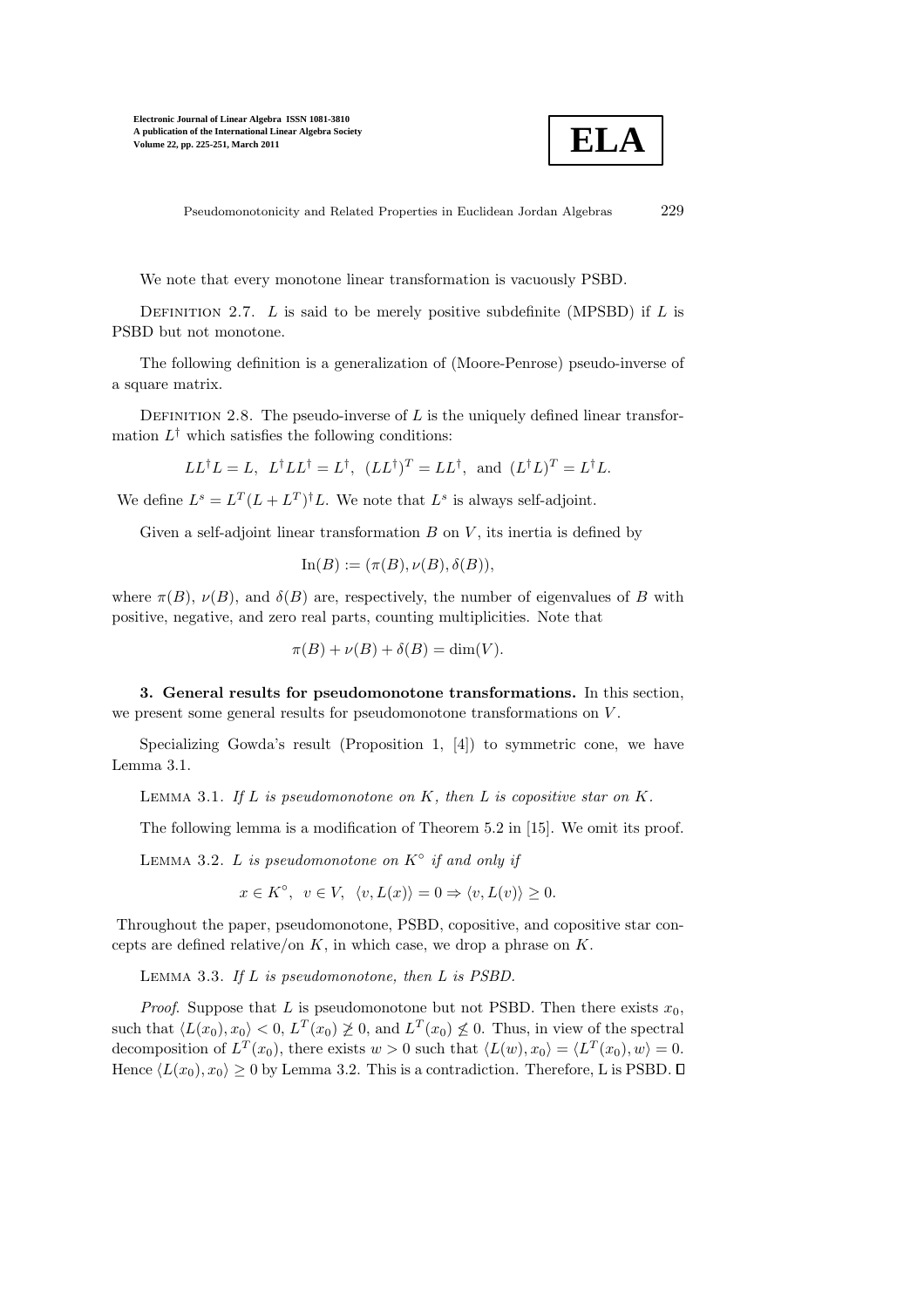**ELA**

230 J. Tao

The following is analogous to Proposition 3.1 in [1].

THEOREM 3.4.  $L$  is pseudomonotone if and only if  $L$  is PSBD and

(3.1) 
$$
\langle L(z), z \rangle < 0, \quad L^T(z) \leq 0 \Rightarrow \langle z, L(z^-) \rangle < 0.
$$

*Proof.* "Only if" part. Suppose that  $L$  is pseudomonotone. Then  $L$  is PSBD by Lemma 3.3. Now, suppose that  $\langle L(z), z \rangle < 0$  and  $L^T(z) \leq 0$ . Since  $\langle z, L(z^-) \rangle =$  $\langle L^T(z), z^- \rangle \leq 0$ , we claim that  $\langle z, L(z^-) \rangle \neq 0$ . Suppose not, so that

(3.2) 
$$
\langle z, L(z^-) \rangle = 0.
$$

Then  $\langle z^+ - z^-, L(z^-) \rangle = 0 \Rightarrow \langle z^+ - z^-, L(z^+) \rangle \ge 0$  by pseudomonotonicity of L. Hence,

$$
(3.3) \t\t \langle z, L(z^+) \rangle \ge 0.
$$

Now, from (3.2) and (3.3), we have  $\langle z, L(z^+ - z^-) \rangle \geq 0$ , i.e.,  $\langle L(z), z \rangle \geq 0$ , this contradicts  $\langle L(z), z \rangle < 0$ . Thus, the claim is true. Therefore, (3.1) holds.

"If" part. Suppose that  $L$  is PSBD and  $(3.1)$  holds. The condition

$$
x, y \ge 0, \langle L(x), y - x \rangle \ge 0 \Rightarrow \langle L(y), y - x \rangle \ge 0
$$

is equivalent to

$$
u \ge 0, z \in V, \langle L(z^{-} + u), z \rangle \ge 0 \Rightarrow \langle L(z^{+} + u), z \rangle \ge 0,
$$

which is the same as

$$
(3.4) \qquad u \ge 0, \ z \in V, \ \langle u, L^T(z) \rangle \ge -\langle L(z^-), z \rangle \Rightarrow \langle u, L^T(z) \rangle \ge -\langle L(z^+), z \rangle.
$$

Now, let  $u \ge 0$  with  $\langle u, L^T(z) \rangle \ge -\langle L(z^-), z \rangle$ . We verify the rightmost inequality in (3.4). Without loss of generality, let  $L^T(z) \neq 0$ .

**Case 1:**  $L^T(z) \le 0$ . Then,  $0 \ge \langle u, L^T(z) \rangle \ge -\langle L(z^-), z \rangle = -\langle z^-, L^T(z) \rangle \ge 0$  shows that  $\langle L(z^-), z \rangle = 0$ . By (3.1),  $\langle L(z), z \rangle \ge 0$ . Now,  $\langle L(z), z \rangle \ge 0 \Rightarrow -\langle L(z^-), z \rangle \ge$  $-\langle L(z^+), z \rangle$ , thus,  $\langle u, L^T(z) \rangle \ge -\langle L(z^+), z \rangle$ .

**Case 2:**  $L^T(z) \ge 0$ . Then,  $\langle u, L^T(z) \rangle \ge 0 \ge -\langle z^+, L^T(z) \rangle = -\langle L(z^+), z \rangle$ .

**Case 3:**  $L^T(z) \not\geq 0$  and  $L^T(z) \not\leq 0$ . Then  $\langle L(z), z \rangle \geq 0$  (otherwise, if  $\langle L(z), z \rangle < 0$ , then either  $L^T(z) \leq 0$  or  $L^T(z) \geq 0$ , because L is PSBD). Again,  $\langle L(z), z \rangle \geq 0 \Rightarrow$  $-\langle L(z^-), z \rangle \ge -\langle L(z^+), z \rangle$ , thus,  $\langle u, L^T(z) \rangle \ge -\langle L(z^+), z \rangle$  by (3.4).

Therefore,  $L$  is pseudomonotone.  $\square$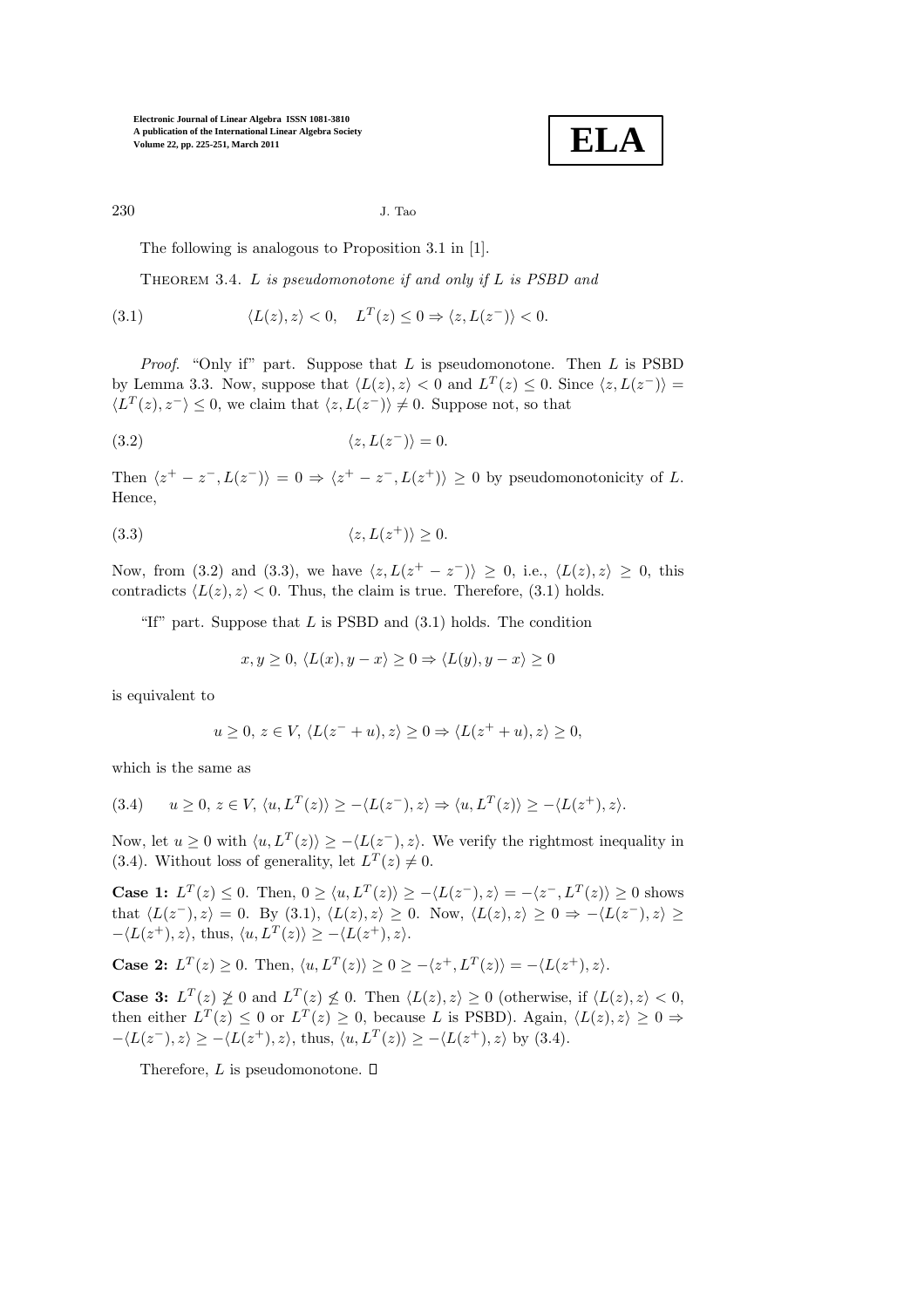

Pseudomonotonicity and Related Properties in Euclidean Jordan Algebras 231

The following Lemma is similar to Lemma 3.1 in [1]; we give a proof for completeness.

LEMMA 3.5.  $L$  is pseudomonotone if and only if  $L$  is PSBD and

(3.5) 
$$
\langle L(z), z \rangle < 0, \ L^T(z) \leq 0 \Rightarrow L(z^-) \neq 0.
$$

Proof. "Only if" part follows from Lemma 3.3 and Theorem 3.4.

"If" part. Assume that  $(3.5)$  holds, L is PSBD and not pseudomonotone. Then, by Theorem 3.4, there exists  $z$  such that

$$
\langle L(z), z \rangle < 0, \ L^T(z) \le 0 \ \text{and} \ \langle z, L(z^-) \rangle \ge 0.
$$

From  $L^T(z) \leq 0$ , it follows that  $\langle z, L(z^-) \rangle = \langle L^T(z), z^- \rangle \leq 0$ . Hence, for such a z,  $\langle z, L(z^-)\rangle = 0$ . Now, for a  $v \in V$ , there exists  $\delta > 0$  such that  $\langle L(z + tv), z + tv \rangle < 0$ ,  $\forall t \in [-\delta, \delta].$  Since L is PSBD, we have either  $L^T(z + tz) \geq 0$  or  $L^T(z + tz) \leq 0$ . If  $L^T(z + tz) \geq 0$ , then  $0 \leq \langle L^T(z + tv), z^- \rangle = t \langle L(z^-), v \rangle$ ,  $\forall t \in [-\delta, \delta]$ . Hence  $\langle L(z^-), v \rangle = 0$  for all  $v \in V$  and therefore  $L(z^-) = 0$ , which is a contradiction. Similarly, we can reach a contradiction if  $L^T(z + tz) \leq 0$ . Therefore, (3.5) holds.

LEMMA 3.6. Let  $L$  be copositive star. Then

(3.6) 
$$
\langle L(z), z \rangle < 0, \ L^T(z) \leq 0 \Rightarrow L(z^-) \neq 0.
$$

*Proof.* Suppose that  $\langle L(z), z \rangle < 0$ ,  $L^T(z) \leq 0$  and  $L(z^-) = 0$ . Then  $\langle L(z^-), z^- \rangle =$ 0. Since L is copositive star, we have that  $L^T(z^-) \leq 0$ . Then

$$
0 > \langle L(z), z \rangle = \langle z^+ - z^-, L(z^+) \rangle = \langle z^+, L(z^+) \rangle - \langle L^T(z^-), z^+ \rangle \ge 0.
$$

This is a contradiction. Therefore,  $(3.6)$  holds.  $\Box$ 

Theorem 3.4, Lemmas 3.1, 3.5, and 3.6 result in the following theorem.

THEOREM 3.7. L is pseudomonotone if and only if L is PSBD and copositive star.

The following theorem is a characterization of MPSBD.

THEOREM 3.8. Suppose that  $\text{Rank}(L) > 2$ . Then L is MPSBD if and only if  $\delta(L + L^T) = 1, L(V) = L^T(V) = (L + L^T)(V), \text{ and } -L^s \text{ is copositive.}$ 

The proof of the above result is based on several lemmas.

LEMMA 3.9. Assume that C is a closed convex cone and  $C \cap (-C) = \{0\}$ . If  $a \in C$ ,  $b \in -C$ , and  $ta+(1-t)b \in C \cup -C$  for all  $t \in [0,1]$ , then there exists  $t_0 \in (0,1)$ such that  $t_0a + (1 - t_0)b = 0$ .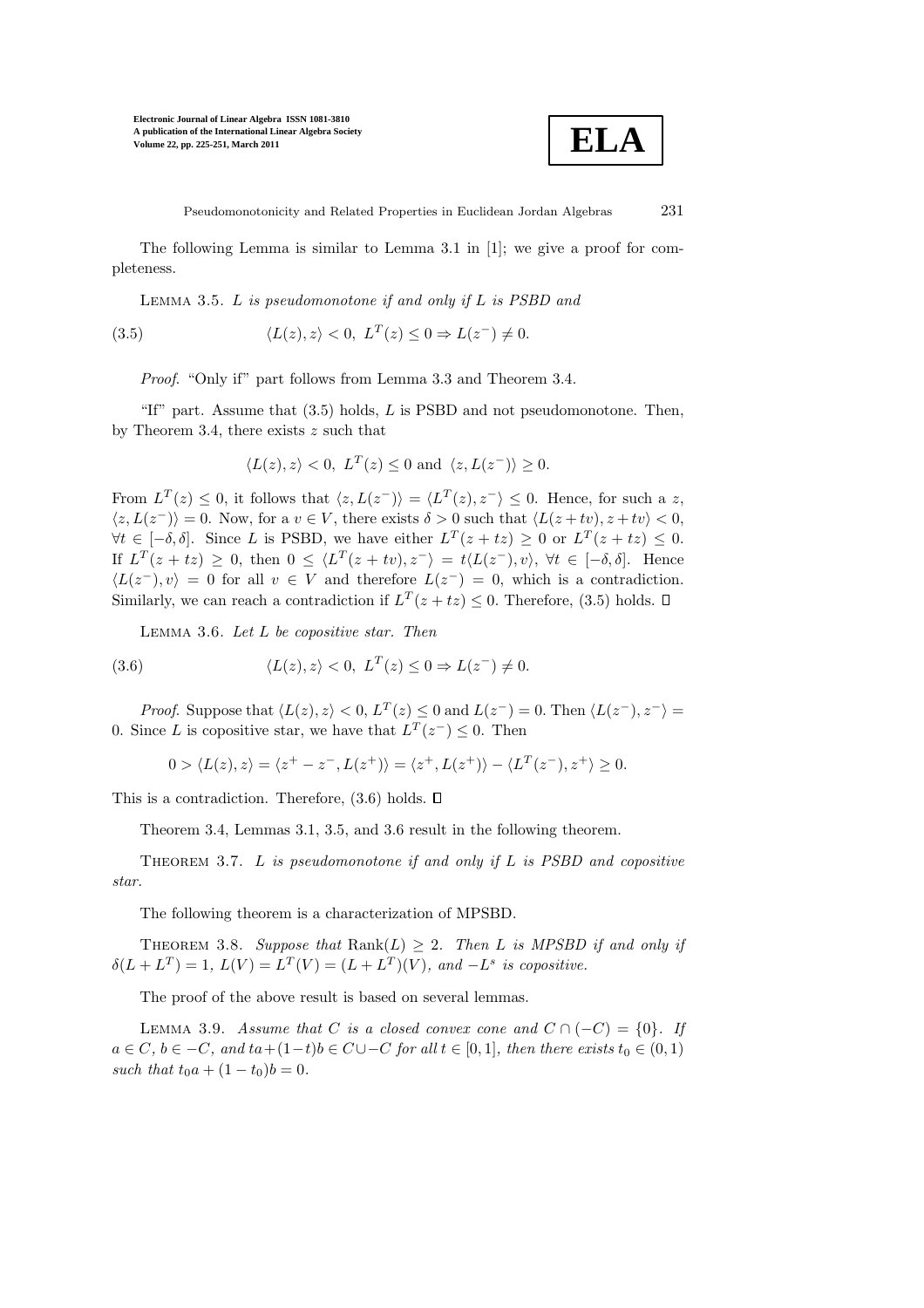**ELA**

232 J. Tao

*Proof.* Suppose that this is not true. Then the set  $\{ta+(1-t)b : t \in [0,1]\} \subseteq A\cup B$ , where  $A := C \setminus \{0\}$  and  $B := -C \setminus \{0\}$ . Since  $\overline{A} \cap B = \emptyset = A \cap \overline{B}$ , we have a separation of the connected set  $\{ta + (1-t)b : t \in [0,1]\}$ , we reach a contradiction. Hence the conclusion.

COROLLARY 3.10. Assume that C is a closed convex cone and  $C \cap (-C) = \{0\}.$ If  $a + t_1b \in C$ ,  $a + t_2b \in -C$  for some  $t_1, t_2 \in R$ , and  $a + tb \in C \cup -C$  for all  $t \in R$ , then there exists  $t_0 \in R$  such that  $a + t_0b = 0$ .

The following lemma and its proof are similar to Proposition 2.2 and its proof in [1]; we give a proof for completeness.

Lemma 3.11. Suppose that L is MPSBD. Then

(i) 
$$
\nu(L + L^T) = 1;
$$
  
\n(ii)  $(L + L^T)z = 0 \Rightarrow L(z) = L^T(z) = 0.$ 

*Proof.* Let  $B := L + L^T$ .

(i)  $B$  has at least one negative eigenvalue since  $L$  is not monotone. Assume, for contradiction, that there exist  $\lambda_1 \leq \lambda_2 < 0$ ,  $z_1$ , and  $z_2$  such that

$$
(3.7) \tB(z_1) = \lambda_1 z_1, \tB(z_2) = \lambda_2 z_2, \t||z_1||^2 = ||z_2||^2 = 1, \text{ and } \langle z_1, z_2 \rangle = 0.
$$

Then  $\langle B(z_1), z_1 \rangle < 0$  and  $\langle B(z_2), z_2 \rangle < 0$ , and hence  $\langle L(z_1), z_1 \rangle < 0$  and  $\langle L(z_2), z_2 \rangle <$ 0. Since L is MPSBD, without loss of generality, we assume that  $L^T(z_1) \leq 0$  and  $L^T(z_2) \geq 0$ . Now, we define  $z(t) = tz_1 + (1-t)z_2$  for  $t \in [0,1]$ . Then  $\langle B(z(t)), z(t) \rangle =$  $t^2\lambda_1+(1-t)^2\lambda_2 < 0.$  Hence  $\langle L(z(t)), z(t) \rangle < 0$  for all  $t \in [0,1]$ . This implies that either  $L^T(z(t)) \leq 0$  or  $L^T(z(t)) \geq 0$ , therefore,  $L^T(z(t)) = tL^T(z_1) + (1-t)L^T(z_2) \in K \cup -K$ . Since  $L^T(z(0)) = L^T(z_1) \leq 0$  and  $L^T(z(1)) = L^T(z_2) \geq 0$ , there exists  $t_0 \in (0,1)$ such that  $L^T(z(t_0)) = 0$  by the above lemma; this is a contradiction. Thus, (i) holds.

(ii) Let  $z_1$ ,  $\lambda_1$  be defined as in (3.7); let z be such that  $B(z) = 0$ . Then we have  $\langle L(z_1), z_1 \rangle = \frac{1}{2} \langle B(z_1), z_1 \rangle < 0$ , and hence  $L^T(z_1) \neq 0$ . Now, for  $t \in R$ , we define  $w(t) = z_1 + tz$ . Then we have  $\langle B(w(t)), w(t) \rangle = \lambda_1 < 0$ . Hence  $\langle L(w(t)), w(t) \rangle < 0$  for all  $t \in R$ . This implies that either  $L^T(w(t)) \neq 0$  and  $L^T(w(t)) \leq 0$  or  $L^T(w(t)) \neq 0$ and  $L^T(w(t)) \geq 0$ . Therefore, for all  $t \in R$ ,  $0 \neq L^T(w(t)) = L^T(z_1) + tL^T(z) \in$  $K \cup -K$ . We claim that  $L^T(z) = 0$ . First, we show that either  $L^T(w(t)) \in K$  for all  $t \in R$  or  $L^T(w(t)) \in -K$  for all  $t \in R$ . Suppose not. Then there exist  $t_1, t_2 \in R$  such that  $L^T(z_1) + t_1 L^T(z) \in K$  and  $L^T(z_1) + t_2 L^T(z) \in -K$ . Thus, there exists  $t_0 \in R$ such that  $L^T(z_1) + t_0 L^T(z) = 0$  by Corollary 3.10. This is a contradiction. Now, we consider the following two cases:

**Case 1:**  $L^T(z_1) + tL^T(z) \in K$  for all  $t \in R$ . Then  $\frac{1}{t}L^T(z_1) + L^T(z) = \frac{1}{t}(L^T(z_1) +$  $tL^{T}(z)$   $\in$  K for a large  $t > 0$ . This implies that  $L^{T}(z) \in K$  as  $t \to \infty$  since K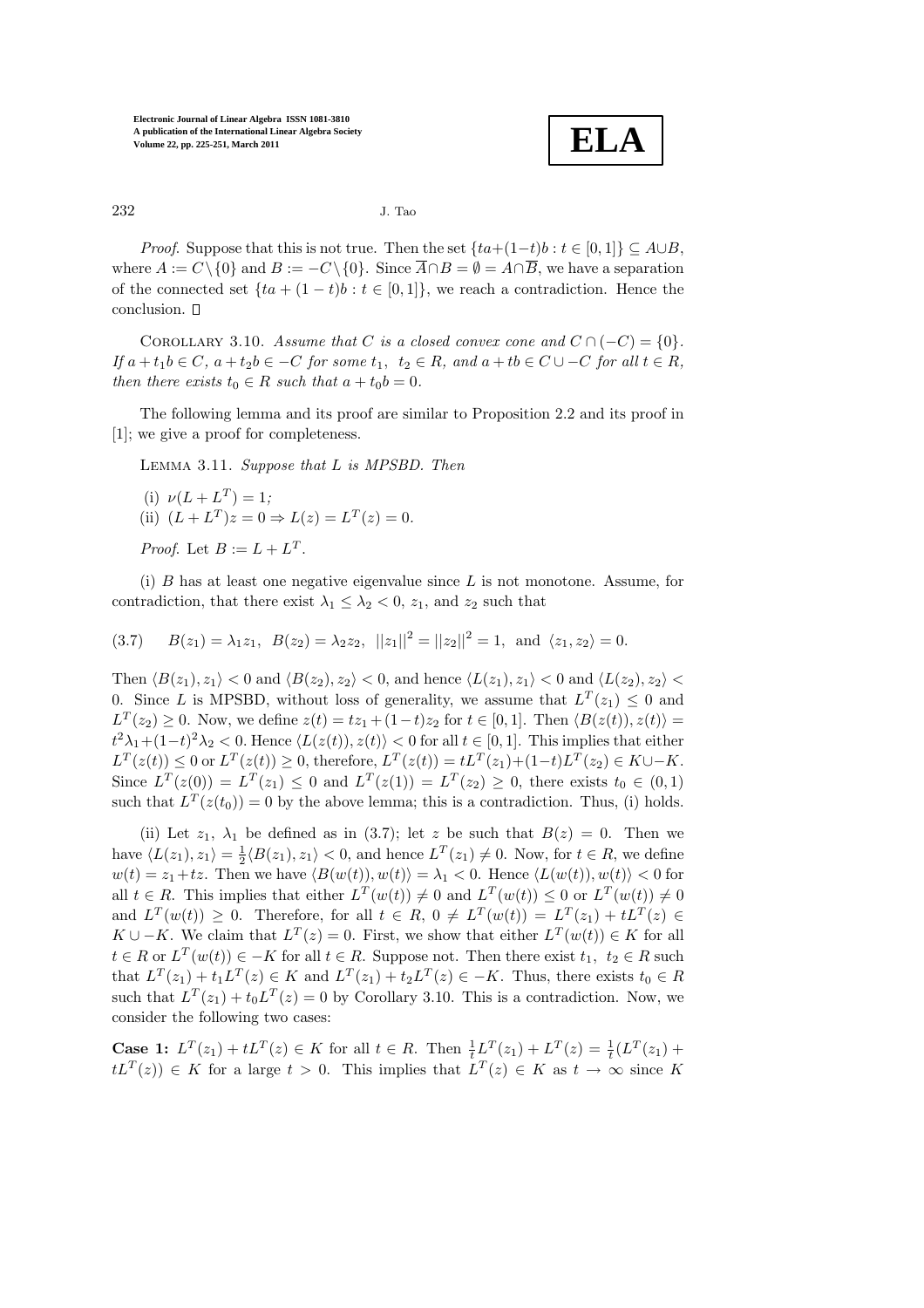

Pseudomonotonicity and Related Properties in Euclidean Jordan Algebras 233

is closed. Similarly,  $\frac{1}{t}L^T(z_1) + L^T(z) \in -K$  for a large  $-t > 0$ . This implies that  $L^T(z) \in -K$  as  $t \to \infty$  since K is closed. Thus,  $L^T(z) = 0$ .

**Case 2:**  $L^T(z_1) + tL^T(z) \in -K$  for all  $t \in R$ . The proof is similar to Case 1.

Therefore, the claim holds. Hence  $L(z) = 0$  from  $B(z) = 0$ .  $\Box$ 

REMARK 3.12. Suppose M is an  $n \times n$  matrix. Then the following are equivalent  $(see [1]):$ 

- (i)  $(M + M^T)z = 0 \Rightarrow Mz = M^Tz = 0;$
- (ii)  $M(R^n) \subseteq (M + M^T)(R^n)$ .

Now, given  $L: V \to V$  linear transformation, by identifying V with some  $R^k$  and L with a matrix, we get the following equivalent statements:

(i) 
$$
(L + L^T)(z) = 0 \Rightarrow L(z) = L^T(z) = 0;
$$
  
(ii)  $L(V) \subseteq (L + L^T)(V).$ 

Using the same argument as in the above remark, Lemma 2 in [2] and Proposition 2.3 in [1] reduce to the following two lemmas.

LEMMA 3.13. Suppose that  $L(V) \subseteq (L + L^T)(V)$ . Then

$$
\pi(L^s) = \pi(L + L^T) + \delta(L + L^T) - k,
$$
  
\n
$$
\nu(L^s) = \nu(L + L^T) + \delta(L + L^T) - k,
$$
  
\n
$$
\delta(L^s) = 2k - \delta(L + L^T),
$$

where  $k$  is the dimension of the kernel of  $L$ .

LEMMA 3.14. Suppose that  $B$  is self-adjoint linear transformation defined on  $V$ and  $\nu(B) = 1$ . Then there exists a closed convex cone T such that

$$
T \cup -T = \{ z : \langle B(z), z \rangle \le 0 \} \text{ and } \operatorname{int}(T) \cup -\operatorname{int}(T) = \{ z : \langle B(z), z \rangle < 0 \}.
$$

Furthermore,

$$
T^{\triangle} \cap -T^{\triangle} = \{0\} \text{ and } T^{\triangle} \cup -T^{\triangle} = \{y : \langle B^{\dagger}(y), y \rangle \le 0\} \cap B(V).
$$

Where  $T^{\Delta}$  is the polar cone of T defined by  $T^{\Delta} = \{x^* : \langle x^*, x \rangle \leq 0 \ \forall x \in T\}.$ 

The following lemma gives a characterization of MPSBD in terms of such a closed convex cone as in the above lemma.

LEMMA 3.15. Given  $L$  on  $V$ . The following are equivalent:

- (i) L is MPSBD.
- (ii) There exists a closed convex cone T defined in the above lemma such that  $either T \subseteq \{z : L^T(z) \le 0\} \ \ or \ -T \subseteq \{z : L^T(z) \le 0\}.$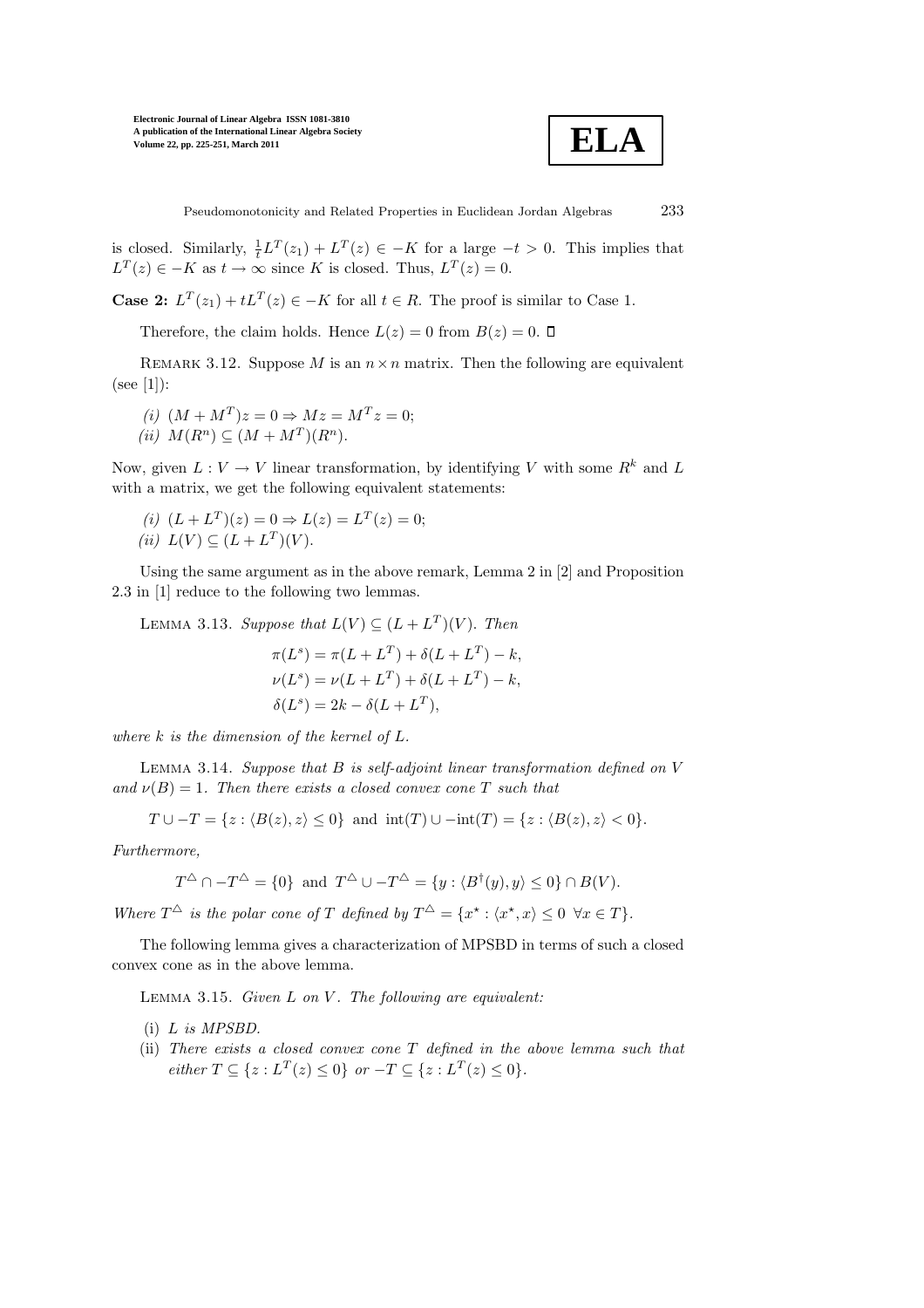**ELA**

234 J. Tao

(iii) For T in (ii), either  $L(K) \subseteq T^{\Delta}$  or  $L(K) \subseteq -T^{\Delta}$ .

*Proof.* Let  $B = L + L^T$ .

(ii)⇒ (i): Suppose (ii) holds and let  $\langle L(x), x \rangle < 0$ . Then  $\langle B(x), x \rangle < 0$ , and hence  $x \in \text{int}(T) \cup \text{-int}(T)$  by the above lemma. Thus, either  $x \in \text{int}(T) \subseteq \{z : L^T(z) \le 0\}$ or  $x \in -\text{int}(T) \subseteq \{z : L^T(z) \le 0\}$ . Therefore,  $L^T(x) \le 0$  or  $L^T(x) \ge 0$ . Hence L is MPSBD.

(i)⇒ (ii): Suppose (i) holds. Then  $\nu(B) = 1$  by Lemma 3.11. Hence there exists a closed convex cone T defined in the above lemma. It is enough to show that  $\text{int}(T) \subseteq \{z : L^T(z) \leq 0\}$  or  $\text{int}(T) \subseteq \{z : L^T(z) \geq 0\}$ . Suppose not. Then there exist u, v in  $\text{int}(T)$  such that  $L^T(u) \not\leq 0$  and  $L^T(v) \not\geq 0$ . We note that  $u \neq v$  since L is MPSBD. Again, since L is MPSBD, we have  $L^T(u) \geq 0$  and  $L^T(v) \leq 0$ . Now, we define  $w(t) = tu + (1 - t)v$  for  $t \in [0, 1]$ . Then  $w(t) \in int(T)$  since u, v in  $int(T)$ , and  $L^T(w(t)) = tL^T(u) + (1-t)L^T(v)$ . Hence  $\langle B(w(t)), w(t) \rangle < 0 \Rightarrow \langle L(w(t)), w(t) \rangle < 0$ . The last inequality implies that  $L^T(w(t)) \leq 0$  or  $L^T(w(t)) \geq 0$  since L is MPSBD. Thus,  $L^T(w(t)) \in K \cup -K$ . Also,  $L^T(w(0)) = L^T(v) \leq 0$  and  $L^T(w(1)) = L^T(u) \geq 0$ . Therefore, there exists  $t_0 \in (0,1)$  such that  $L^T(w(t_0)) = 0$  by Lemma 3.9. This is a contradiction.

(ii) $\Rightarrow$  (iii): For any  $y \in L(K)$ , there exists  $x \in K$  such that  $y = L(x)$ . Now, we claim that either  $y \in T^{\Delta}$  or  $y \in -T^{\Delta}$ .

**Case 1:**  $z \in T$ . Then we have  $L^T(z) \leq 0$ . Thus,  $\langle z, y \rangle = \langle z, L(x) \rangle = \langle L^T(z), x \rangle \leq 0$ . Hence  $y \in T^{\Delta}$ .

**Case 2:**  $z \in -T$ , Then we have  $L^T(z) \leq 0$ . Thus,  $\langle z, y \rangle = \langle z, L(x) \rangle = \langle L^T(z), x \rangle \leq 0$ . Hence  $y \in -T^{\triangle}$ .

Therefore, the claim holds.

(iii)⇒ (ii): Suppose  $L(K) \subseteq T^{\Delta}$ . Then  $L(x) \in T^{\Delta}$  for all  $x \in K$ . Hence, for any  $z \in T$ , we have  $0 \ge \langle z, L(x) \rangle = \langle L^T(z), x \rangle$ . This is implies that  $L^T(z) \le 0$ . Therefore,  $T \subseteq \{z : L^T(z) \le 0\}$ . Similarly, if  $L(K) \subseteq -T^{\Delta}$ , then  $-T \subseteq \{z : L^T(z) \le 0\}$ .

**Proof of Theorem 3.8.** Suppose that L is MPSBD. Then  $\nu(L + L^T) = 1$  by Lemma 3.11, and hence there exists a closed convex cone  $T$  that satisfies the conditions in Lemma 3.14. Also,  $L(K) \subseteq T^{\Delta}$  or  $L(K) \subseteq -T^{\Delta}$  by Lemma 3.15. Without loss of generality, we assume that  $L(K) \subseteq T^{\Delta}$ . Then for any  $x \geq 0$ ,  $\langle L^{s}(x), x \rangle =$  $\langle L^T(L+L^T)^{\dagger}L(x),x\rangle = \langle (L+L^T)^{\dagger}L(x),L(x)\rangle \leq 0.$  Therefore,  $-L^s$  is copositive. From Lemma 3.11 and Remark 3.12, we have  $L(V) \subseteq (L + L^T)(V)$ . Thus,  $\text{Rank}(L) \le$ Rank $(L + L^T)$ . Since  $L^s = L^T (L + L^T)^{\dagger} L$ , we have  $\text{Rank}(L^s) \le \text{Rank}(L)$ . Hence  $\text{Rank}(L^s) \le \text{Rank}(L) \le \text{Rank}(L + L^T)$ . Since  $\text{Rank}(L^s) = \pi(L^s) + \nu(L^s) = \pi(L + \frac{1}{2})$  $L^T$ ) + 1 + 2 $\delta(L + L^T)$  – 2k, (the last equality is from Lemma 3.13), and Rank $(L^s) \leq$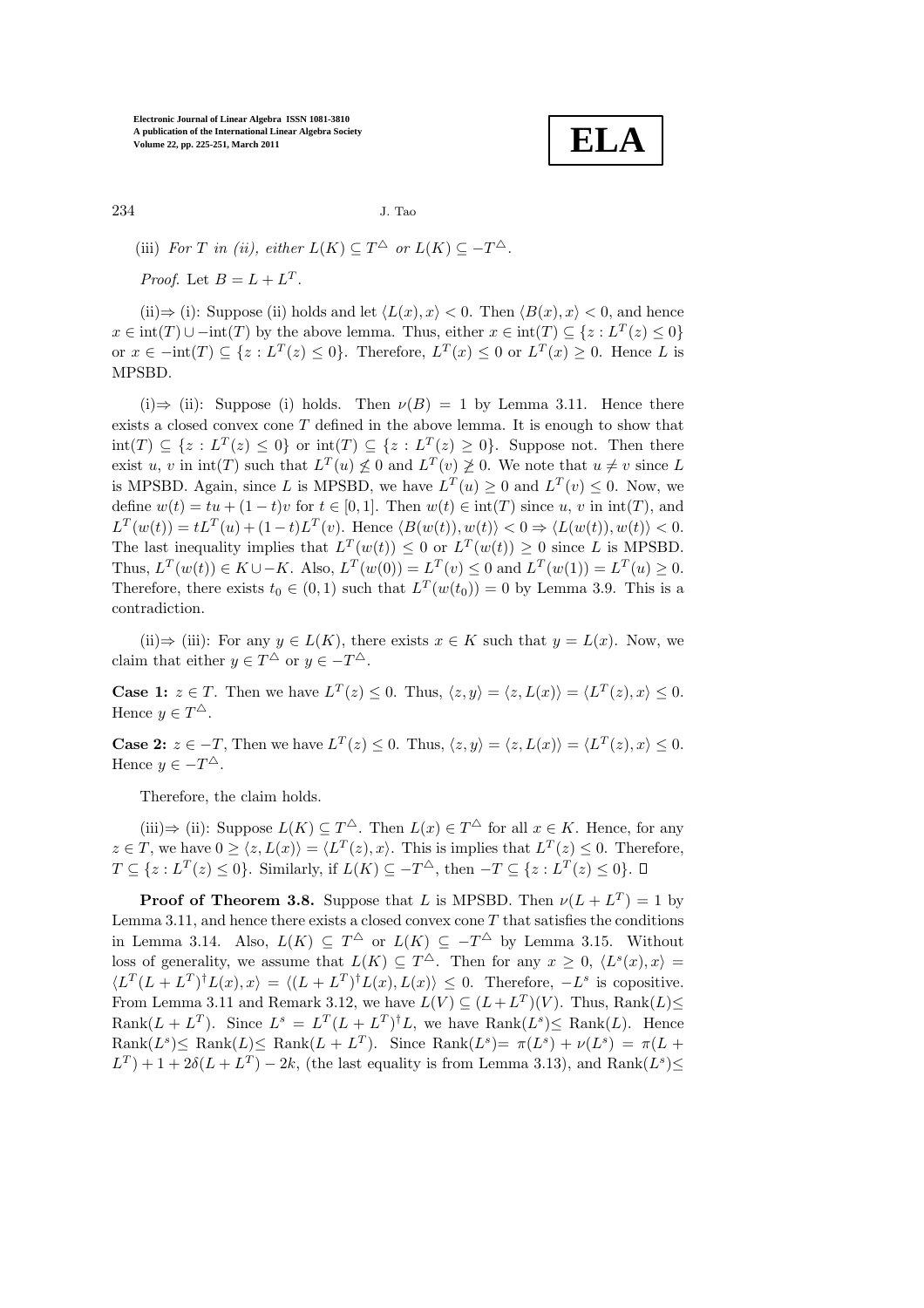

Rank $(L + L^T)$ , we have  $\pi(L + L^T) + 1 + 2\delta(L + L^T) - 2k \leq \pi(L + L^T) + \nu(L + L^T)$ . This implies that  $k \ge \delta(L + L^T)$ . Since  $0 \le \nu(L^s) = \nu(L + L^T) + \delta(L + L^T) - k$  (see Lemma 3.13), we have  $k \leq 1 + \delta(L + L^T)$ . Since k is an integer, we have that either  $k = \delta(L + L^T)$  or  $k = 1 + \delta(L + L^T)$ .

**Case 1:** Suppose  $k = 1 + \delta(L + L^T)$ . Then  $\nu(L + L^T) = 1$  implies that  $\nu(L^s) = 0$  (see Lemma 3.13) and so  $L^s$  is monotone. Since  $-L^s$  is copositive, we have  $\langle L^s(x), x \rangle = 0$ , for all  $x \in K$ . We claim that  $L^s = 0$ . Take any  $y \in V$ ,  $y = y^+ - y^-$ , since  $y^+$ ,  $y^- \in K$ , we have  $y^+ + y^- \in K$ . Thus,  $\langle L^s(y^+ + y^-), y^+ + y^- \rangle = 0$ , which implies that  $\langle L^s(y^+), y^- \rangle = 0$ . Now, it is easy to verify that  $\langle L^s(y), y \rangle = \langle L^s(y^+$  $y^{-}$ ,  $y^{+} - y^{-}$  = 0. Thus,  $L^{s}(y) = 0$  for all  $y \in V$ . Hence  $L^{s} = 0$ . Therefore,  $\dim(V) = \delta(L^s) = 2k - \delta(L + L^T) = 2k - (k-1) = k+1$ . Since  $\dim(V) = \text{Rank}(L) + k$ , we have  $Rank(L)=1$ . This is a contradiction.

**Case 2:** Suppose  $k = \delta(L + L^T)$ . Then from Lemma 3.13,  $\delta(L^s) = \delta(L + L^T)$ ,  $\nu(L^s) = \nu(L + L^T)$ , and  $\pi(L^s) = \pi(L + L^T)$ , i.e.,  $L + L^T$  and  $L^s$  have the same inertia. Therefore,  $\text{Rank}(L + L^T) = \text{Rank}(L^s)$ .

**Subcase 2.1:** Suppose  $L + L^T$  is invertible. Then  $(L + L^T)(V) = V$ . Since Rank $(L +$  $L^T$ )= Rank $(L^s)$ , we have that  $L^s$  is invertible. Since  $L^s = L^T(L + L^T)^{\dagger}L$ , we have that L and  $L^T$  are invertible. Thus  $L(V) = V$  and  $L^T(V) = V$ . Therefore,  $L(V) =$  $L^T(V) = (L + L^T)(V).$ 

**Subcase 2.2:** Suppose  $L + L^T$  is not invertible. Since  $L(V) \subseteq (L + L^T)(V)$ , we have  $\text{Rank}(L) \le \text{Rank}(L + L^T)$ . Since  $\text{Rank}(L + L^T) = \text{Rank}(L^s) \le \text{Rank}(L) \le \text{Rank}(L + L^T)$ , we have Rank $(L + L^T)$  Rank $(L)$ . Again, since  $L(V) \subseteq (L + L^T)(V)$ , we have  $L(V) = (L + L^T)(V)$ . By symmetry, we have  $L^T(V) = (L + L^T)(V)$ . This completes the "Only if" part of Theorem 3.3.

Conversely, suppose that  $\nu(L+L^T) = 1$ ,  $L(V) = L^T(V) = (L+L^T)(V)$ , and  $-L^s$ is copositive. Then there exists a closed convex cone  $T$  that satisfies the conditions in Lemma 3.14. We claim that

$$
L(K) \subseteq T^{\Delta} \cup -T^{\Delta} = \{ y : \langle (L + L^T)^{\dagger}(y), y \rangle \le 0 \} \cap (L + L^T)(V).
$$

Now, for any  $y \in L(K)$ , there exists  $x \in K$  such that  $y = L(x)$ .

Then  $y = L(x) \in L(V) = (L + L^{T})(V)$ . Hence

$$
\langle (L+L^T)^{\dagger}(y), y \rangle = \langle (L+L^T)^{\dagger} L(x), L(x) \rangle = \langle L^T (L+L^T)^{\dagger} L(x), x \rangle = \langle L^s(x), x \rangle \le 0.
$$

Thus,  $y \in T^{\Delta} \cup -T^{\Delta}$ , and hence  $L(K) \subseteq T^{\Delta} \cup -T^{\Delta}$ . Therefore, the claim holds. Now, it is enough to show that the condition

$$
(3.8)\qquad L(K) \subseteq T^{\triangle} \cup -T^{\triangle}
$$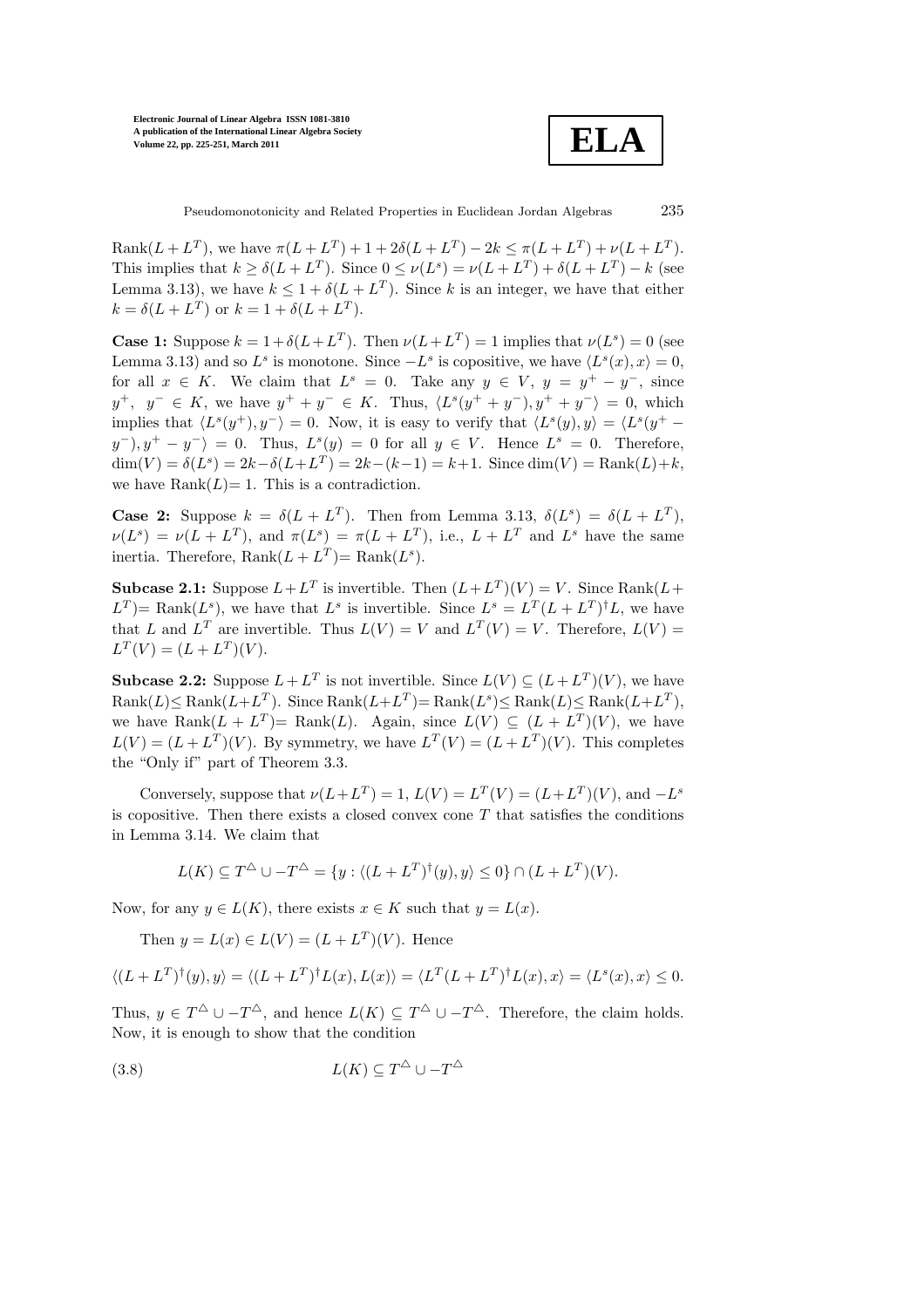**ELA**

236 J. Tao

is equivalent to the condition (iii) in Lemma 3.15. Suppose that the condition (iii) holds. Then it is obvious that the condition  $(3.8)$  holds. Conversely, Suppose that the condition (3.8) holds, but the condition (iii) does not hold.

Then  $L(K) \setminus \{0\} \subseteq T^{\Delta} \setminus \{0\} \cup -T^{\Delta} \setminus \{0\}$ . It is clear that  $T^{\Delta} \setminus \{0\} \cup -T^{\Delta} \setminus \{0\}$ is a separation of the set  $L(K) \setminus \{0\}$ . Now, we show that  $L(K) \setminus \{0\}$  is connected set. We note that  $L(K)$  is a convex cone, and  $\dim L(K) = \dim L(K - K) = \dim L(V)$ Rank(L)  $\geq$  2. We consider the following cases:

**Case 1:** Suppose that 0 is on the boundary of  $L(K)$ . Then  $L(K) \setminus \{0\}$  is connected set.

**Case 2:** Suppose that 0 is in the relative interior of  $L(K)$ . Then  $L(K)$  is a subspace. Hence  $L(K) \setminus \{0\}$  is (path) connected because of  $\text{Rank}(L(K)) \geq 2$ .

This is a contradiction. Thus, the condition (iii) holds, and hence  $L$  is MPSBD by Lemma 3.15.  $\Box$ 

Theorem 3.8 immediately yields the following.

LEMMA 3.16. Suppose that  $\text{Rank}(L) \geq 2$ . Then L is MPSBD if and only if  $L^T$ is MPSBD.

When  $Rank(L) = 1$ , the above lemma is not true, as the following example shows.

Example 3.17. Let

$$
L = \begin{bmatrix} 1 & 0 & 0 \\ 2 & 0 & 0 \\ 0 & 0 & 0 \end{bmatrix} : \mathcal{L}^3 \to \mathcal{L}^3.
$$

Then it is easy to verify that L is MPSBD but  $L^T$  is not.

THEOREM 3.18. Suppose that L is pseudomonotone with  $\text{Rank}(L) > 2$ . Then  $L^T$  is pseudomonotone.

*Proof.* Assume without loss of generality that  $L$  is not monotone. Hence, by Theorem 3.7, L is PSBD and copositive. Thus,  $L^T$  is copositive and by the above lemma,  $L^T$  is PSBD. Now, suppose that there exists x such that  $\langle L^T(x), x \rangle < 0$ ,  $L(x) \leq 0$ , and  $L^{T}(x^{-}) = 0$ . Since L is PSBD, by Theorem 3.8,  $L(V) = L^{T}(V)$ , and hence  $\text{Ker}(L) = \text{Ker}(L^T)$ . Thus,  $L(x^-) = 0$  and

$$
0 > \langle L^T(x), x \rangle = \langle L(x), x \rangle = \langle L(x^+ - x^-), x^+ - x^- \rangle
$$
  
=  $\langle L(x^+), x^+ - x^- \rangle$   
=  $\langle L(x^+), x^+ \rangle - \langle x^+, L^T(x^-) \rangle$   
=  $\langle L(x^+), x^+ \rangle \ge 0.$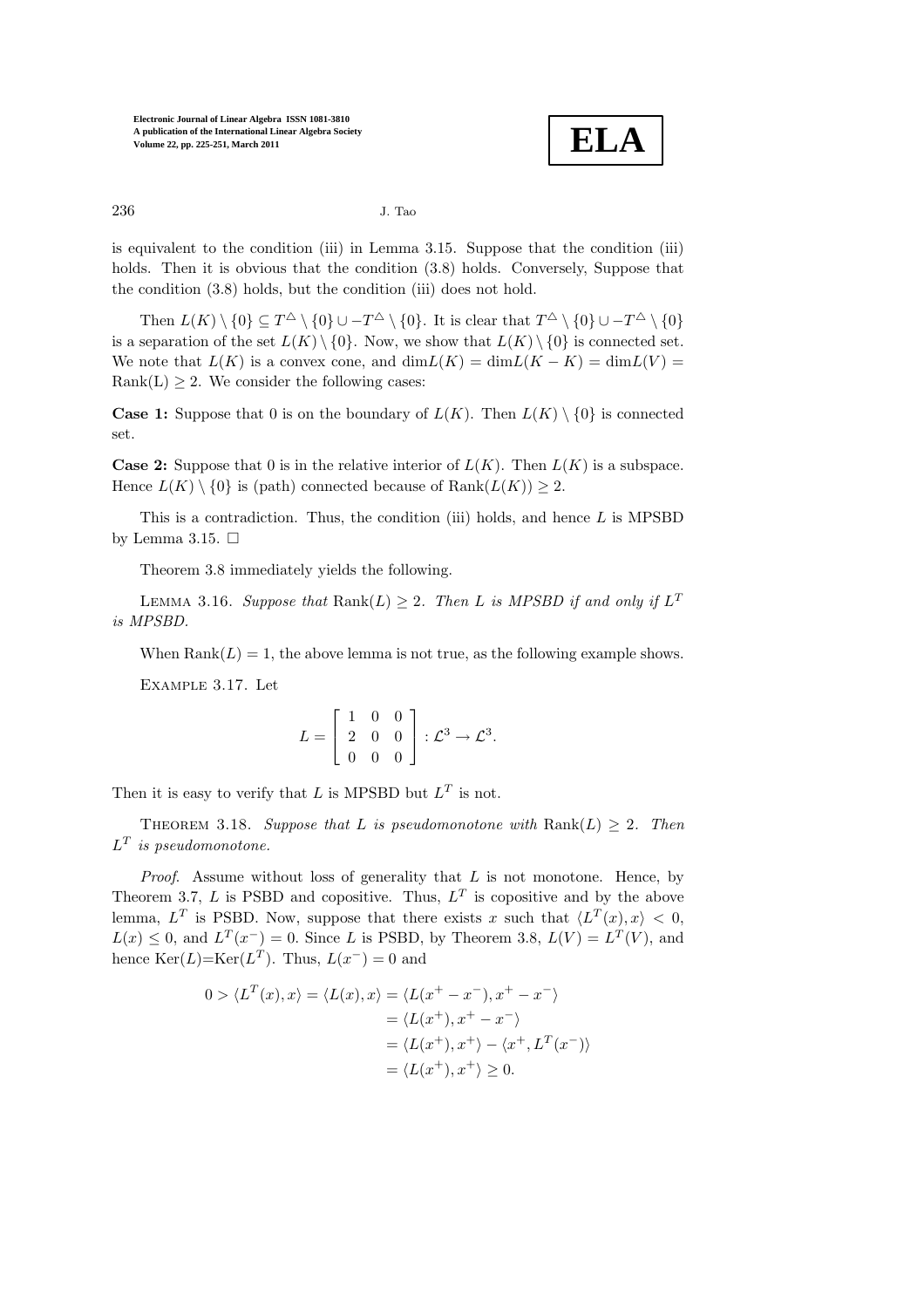

Pseudomonotonicity and Related Properties in Euclidean Jordan Algebras 237

The last inequality comes from copositivity of L. This is a contradiction. Using Lemma 3.5 shows that  $L^T$  is pseudomonotone.

When  $Rank(L)=1$ , the above theorem is not true, as the following example shows.

Example 3.19. Let

$$
L = \left[ \begin{array}{cc} 0 & 0 \\ 1 & 1 \end{array} \right] : R^2 \to R^2.
$$

Then it is easy to verify that L is pseudomonotone, but  $L^T$  is not.

In the matrix case, Gowda  $([6])$  conjectured that pseudomonotonicity of  $L$  implies pseudomonotonicity of  $L^T$  when L is normal  $(LL^T = L^TL)$ . In what follows, we give a positive answer in the setting of Euclidean Jordan algebras.

First, we prove the following lemma.

LEMMA 3.20. Suppose L is pseudomonotone defined by  $L(x) = \langle a, x \rangle b$  with  $0 \neq a \geq 0$  and  $0 \neq b \in V$ . Then  $\langle a, x \rangle \langle b, x \rangle \geq 0$  for all  $x \geq 0$  implies  $b \geq 0$ .

*Proof.* Since  $L(x) = \langle a, x \rangle b$ , we have  $L^T(x) = \langle b, x \rangle a$ . Since L is pseudomonotone, L is PSBD and copositive star by Theorem 3.7. Since  $\langle a, x \rangle \geq 0$  for all  $x \geq 0$ , we consider the following cases:

**Case 1:** If  $\langle a, x \rangle > 0$  for all  $x \geq 0$ , then  $\langle a, x \rangle \langle b, x \rangle \geq 0$  for all  $x \geq 0$  implies  $\langle b, x \rangle \geq 0$ for all  $x \geq 0$ . Hence,  $b \geq 0$ .

**Case 2:** If  $\langle a, x_0 \rangle = 0$  for some  $x_0 \ge 0$ , then  $L(x_0) = 0$ . By copositive star property of L,  $L^T(x_0) \leq 0$ , so  $\langle b, x_0 \rangle a \leq 0$ . If  $\langle b, x_0 \rangle < 0$ , there exist a  $u > 0$  and  $\epsilon > 0$ , such that  $\langle b, x_0 + \epsilon u \rangle < 0$ . Since  $x_0 + \epsilon u \geq 0$ , we have  $\langle a, x_0 + \epsilon u \rangle \langle b, x_0 + \epsilon u \rangle \geq 0$ . Since  $\langle a, x_0 + \epsilon u \rangle = \epsilon \langle a, u \rangle > 0$ , we have  $\langle a, x_0 + \epsilon u \rangle \langle b, x_0 + \epsilon u \rangle < 0$ . This is a contradiction. Thus,  $\langle b, x_0 \rangle = 0$ .

Now, combining cases 1 and 2, we get that  $\langle a, x \rangle \langle b, x \rangle \ge 0$  for all  $x \ge 0$ , which implies  $\langle b, x \rangle \geq 0$ . Hence,  $b \geq 0$ .  $\Box$ 

REMARK 3.21. If  $0 \neq a \leq 0$  in the above lemma, then replacing a by  $-a$  and repeating the argument in the proof, we have  $b \leq 0$ .

THEOREM 3.22. If L is a normal and pseudomonotone, then  $L^T$  is pseudomonotone.

*Proof.* When  $Rank(L)=2$ , the implication follows from Theorem 3.18.

When Rank $(L)=0$ , it is obvious. We will show that it is true for Rank $(L)=1$ case. Since Rank $(L)=1$ , there exist nonzero  $a, b \in V$ , such that  $L(x) = \langle a, x \rangle b$ . Then we have  $L^T(x) = \langle b, x \rangle a$ . Since L is pseudomonotone, L is PSBD and copositive star by Theorem 3.7. First, we show that  $L^T$  is PSBD. Suppose that  $\langle L^T(x), x \rangle =$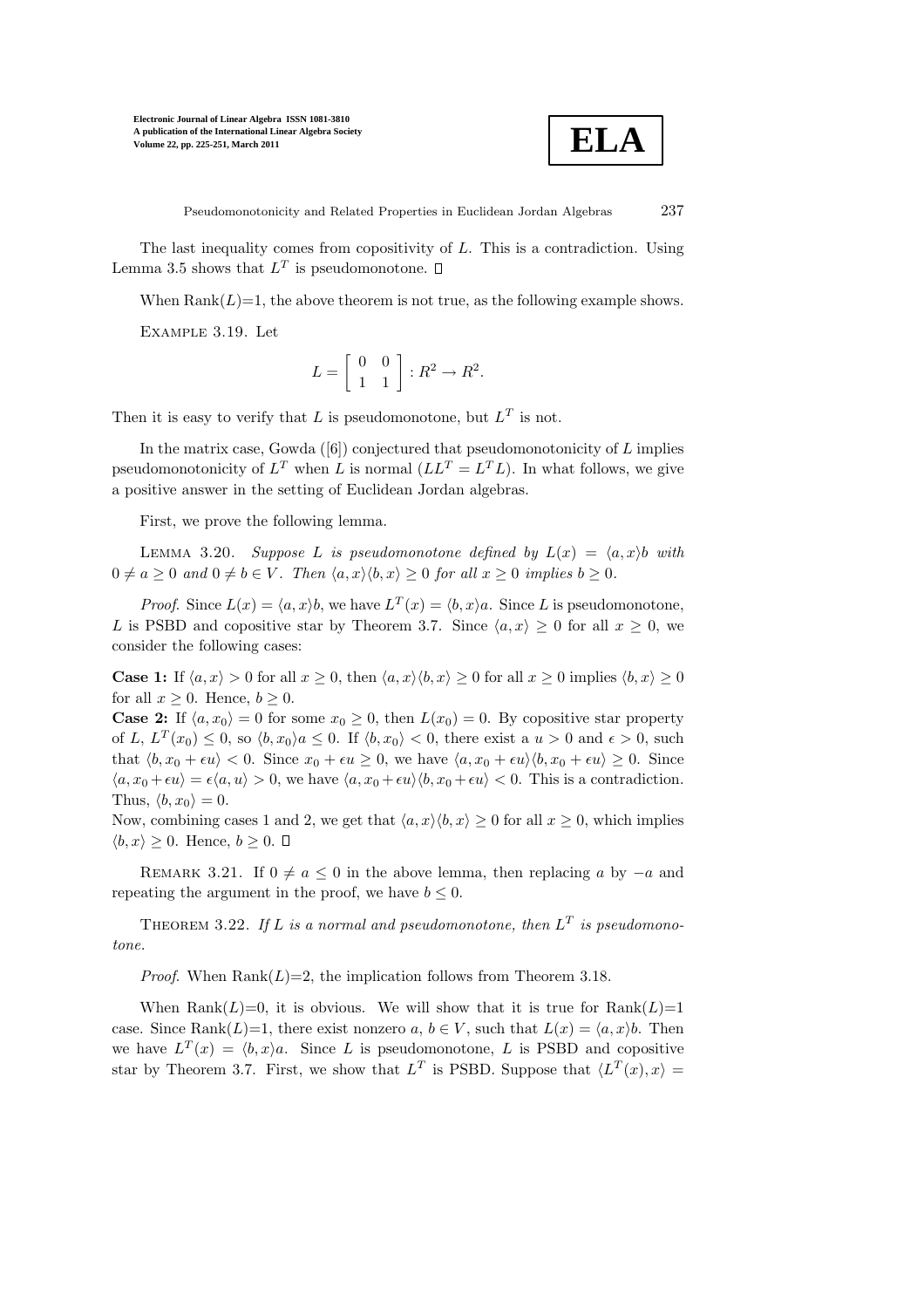**ELA**

238 J. Tao

 $\langle a, x \rangle \langle b, x \rangle$  < 0, which implies  $\langle L(x), x \rangle$  < 0. Then we have that either  $L^T(x)$  =  $\langle b, x \rangle a \geq 0$  or  $L^T(x) = \langle b, x \rangle a \leq 0$  by PSBD of L. Since  $\langle b, x \rangle \neq 0$ , we have that either  $a \geq 0$  or  $a \leq 0$ . Since L is copositive, we have  $\langle a, y \rangle \langle b, y \rangle \geq 0$  for all  $y \geq 0$ , which implies that either  $a \geq 0$  and  $b \geq 0$  or  $a \leq 0$  and  $b \leq 0$  by the above lemma and remark. This implies that either  $L(x) \geq 0$  or  $L(x) \leq 0$ . Therefore,  $L^T$  is PSBD. Now, suppose that  $\langle L^T(x), x \rangle < 0$ ,  $L(x) \leq 0$  and  $L^T(x^-) = 0$ . Then  $\langle L(x^-), L(x^-) \rangle = \langle x^-, L^T L(x^-) \rangle = \langle x^-, L L^T(x^-) \rangle = 0$ , which implies that  $L(x^-) = 0$ . Then, as in the proof of Theorem 3.18,

$$
0 > \langle L^T(x), x \rangle = \langle L(x), x \rangle = \langle L(x^+ - x^-), x^+ - x^- \rangle
$$
  
=  $\langle L(x^+), x^+ - x^- \rangle$   
=  $\langle L(x^+), x^+ \rangle - \langle x^+, L^T(x^-) \rangle$   
=  $\langle L(x^+), x^+ \rangle \ge 0.$ 

The last inequality comes from copositivity of L. This is a contradiction. By Lemma 3.5,  $L^T$  is pseudomonotone.

In the examples below, we describe matrices on  $\mathcal{L}^3$  of rank 1, 2, and 3 that are pseudomonotone, but not monotone. The proofs are given in Appendix.

Example 3.23. Let

$$
L = \left[ \begin{array}{ccc} a & 0 & 0 \\ b & 0 & 0 \\ c & 0 & 0 \end{array} \right] : \mathcal{L}^3 \to \mathcal{L}^3
$$

be such that  $a \ge \sqrt{b^2 + c^2}$ . Then L is pseudomonotone.

REMARK 3.24. By putting  $a = b = 1$  and  $c = 0$ , we get that

$$
L = \left[ \begin{array}{rrr} 1 & 0 & 0 \\ 1 & 0 & 0 \\ 0 & 0 & 0 \end{array} \right] : \mathcal{L}^3 \to \mathcal{L}^3
$$

is pseudomonotone, but not monotone.

Example 3.25. Let

$$
L = \begin{bmatrix} 1 & c & 0 \\ b & 0 & 0 \\ 0 & 0 & 0 \end{bmatrix} : \mathcal{L}^3 \to \mathcal{L}^3
$$

be such that

(a) 
$$
0 \le b + c \le 1
$$
,  
(b)  $c > 0$ ,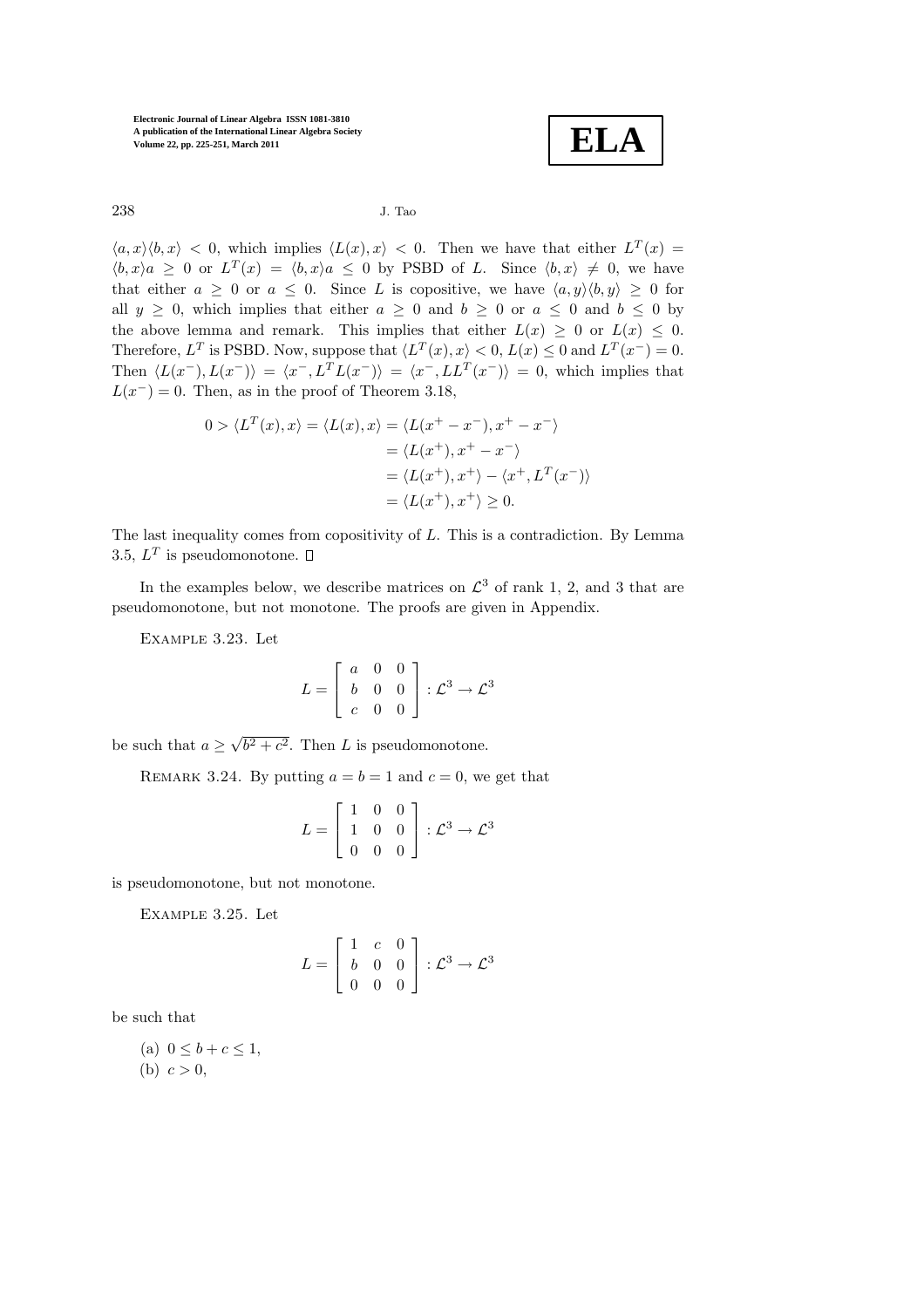

(c)  $b < 0$ .

Then L is pseudomonotone.

REMARK 3.26. By putting  $b = -\frac{1}{4}$  and  $c = \frac{1}{2}$ , we get that

$$
L = \begin{bmatrix} 1 & \frac{1}{2} & 0 \\ -\frac{1}{4} & 0 & 0 \\ 0 & 0 & 0 \end{bmatrix} : \mathcal{L}^3 \to \mathcal{L}^3
$$

is pseudomonotone, but not monotone.

Example 3.27. Let

$$
L = \left[ \begin{array}{ccc} 1 & c & 0 \\ b & 0 & 0 \\ 0 & 0 & \epsilon \end{array} \right] : \mathcal{L}^3 \to \mathcal{L}^3
$$

be such that

(a) 
$$
0 < b + c < 1
$$
,  
\n(b)  $0 < c < \sqrt{2}$ ,  
\n(c)  $b < 0$ ,  
\n(d)  $0 < \epsilon \le 1$ ,  
\n(e)  $(3b + c)^2 - 4b^2(2 - c^2) < 0$ .

Then L is pseudomonotone.

REMARK 3.28. By putting  $b = -\frac{1}{4}$ ,  $c = \frac{1}{2}$  and  $\epsilon = 1$ , we get that

$$
L = \begin{bmatrix} 1 & \frac{1}{2} & 0 \\ -\frac{1}{4} & 0 & 0 \\ 0 & 0 & 1 \end{bmatrix} : \mathcal{L}^3 \to \mathcal{L}^3
$$

is pseudomonotone, but not monotone.

THEOREM 3.29. Suppose that  $L$  is self-adjoint and copositive. Then  $L$  is PSBD if and only if L is monotone.

*Proof.* As the "If" part is obvious, we prove the "Only if" part. Since  $L$  is selfadjoint, every eigenvalue of L is real. Assume there exists an eigenvalue  $\lambda < 0$ , and nonzero  $x \in V$  such that  $L(x) = \lambda x$ . Then we have  $\langle L(x), x \rangle = \langle \lambda x, x \rangle = \lambda ||x||^2 < 0$ ; it follows that  $L^T(x) = L(x) = \lambda x \geq 0$  or  $L^T(x) = L(x) = \lambda x \leq 0$  since L is PSBD. If  $L(x) = \lambda x \leq 0$ , then  $x \geq 0$ , because  $\lambda < 0$ . Thus,  $\langle L(x), x \rangle \geq 0$ , because L is copositive. This is a contradiction. If  $L(x) = \lambda x > 0$ , then  $x \leq 0$ , because  $\lambda < 0$ . Thus,  $\langle L(x), x \rangle = \langle L(-x), -x \rangle \ge 0$ , because L is copositive. Again, this is a contradiction. Therefore, each eigenvalue of  $L$  is nonnegative. Hence,  $L$  is monotone.  $\square$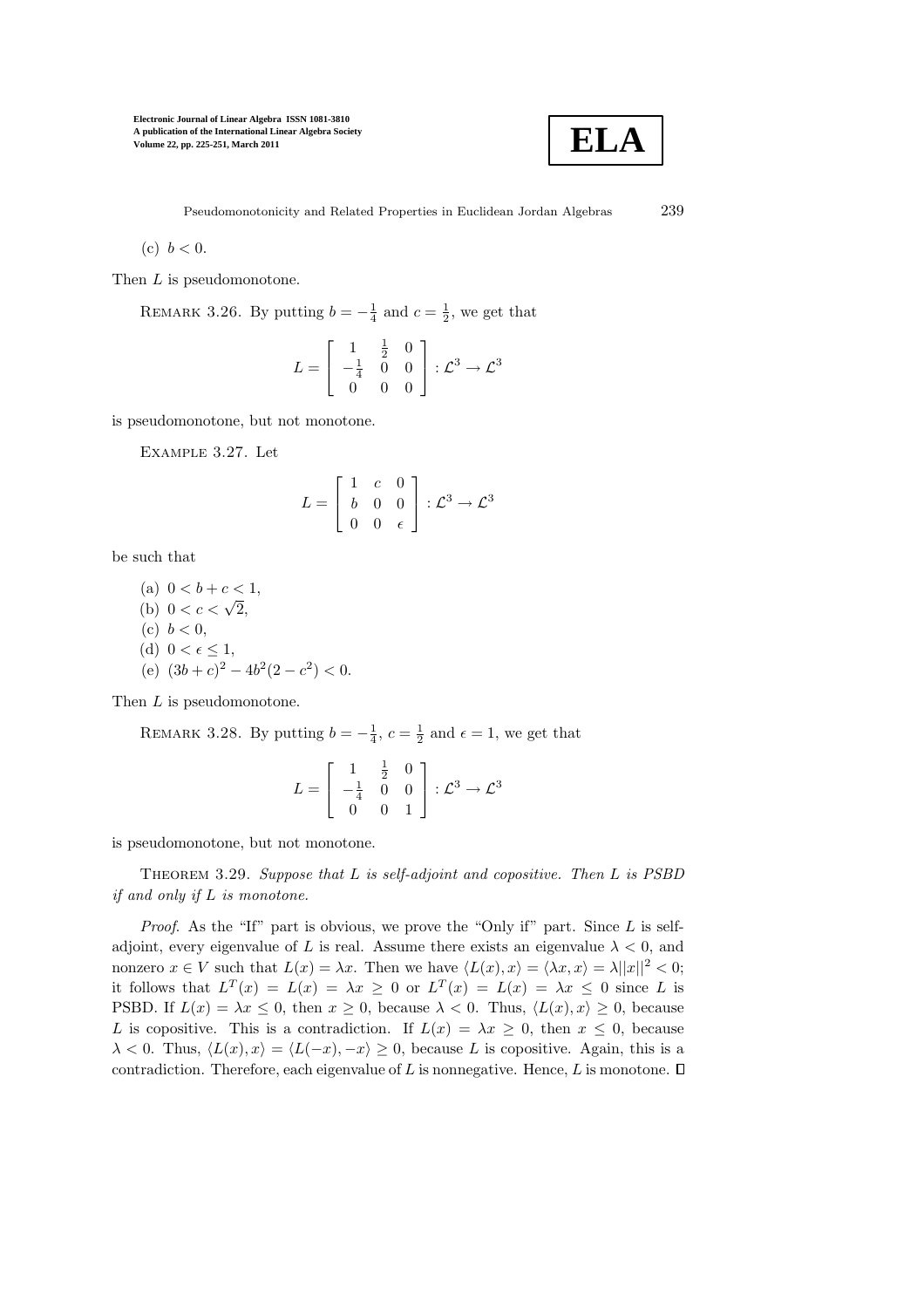

#### 240 J. Tao

COROLLARY 3.30. Suppose that  $L$  is self-adjoint. Then  $L$  is pseudomonotone if and only if L is monotone.

4. Pseudomonotonicity and principal subtransformations. In the matrix case, Mohan, Neogy and Das (see  $[16]$ ) showed that if  $L$  is PSBD, then its principal subtransformations are also PSBD. In this section, we study the relation between pseudomonotonicity of L and its principal subtransformations.

First, we recall the notion of "principal subtransformations" of a given linear transformation on  $V$ .

Given a Jordan frame  $\{e_1, \ldots, e_r\}$  in a Euclidean Jordan algebra V, we define

 $V^{(l)} := V(e_1 + e_2 + \cdots + e_l, 1) := \{x \in V : x \circ (e_1 + e_2 + \cdots + e_l) = x\}$ 

for  $1 \leq l \leq r$ . Corresponding to  $V^{(l)}$ , we consider the orthogonal projection  $P^{(l)}$ :  $V \mapsto V^{(l)}$ . For a given linear transformation  $L: V \mapsto V$ , the transformation  $P^{(l)} \circ L$ :  $V^{(l)} \mapsto V^{(l)}$  is, by definition, a *principal subtransformation* of L corresponding to  $\{e_1, \ldots, e_l\}$ , and is denoted by  $L_{\{e_1,\ldots,e_l\}}$  (the symbol " $\circ$ " means here the composition rather than Jordan multiplication).

We note that for a given Jordan frame  $\{e_1, \ldots, e_r\}$ , we can permute the objects and select the first l objects (for any  $1 \leq l \leq r$ ). Thus, there are  $2^r - 1$  principal subtransformations corresponding to a Jordan frame. Of course, by taking other Jordan frames, we generate other principal subtransformations.

PROPOSITION 4.1. Fix a Jordan frame  $\{e_1, \ldots, e_r\}$ . Suppose that L is PSBD. Then  $P^{(l)} \circ L$  is PSBD for any  $l, 1 \leq l \leq r$ .

Proof. Let  $\hat{L} = P^{(l)} \circ L : V^{(l)} \to V^{(l)}$ . Then for  $x \in V^{(l)}$ ,  $0 > \langle x, \hat{L}(x) \rangle =$  $\langle x, P^{(l)} \circ L(x) \rangle = \langle x, L(x) \rangle$ , hence,  $L^{T}(x) \leq 0$  or  $L^{T}(x) \geq 0$ , because L is PSBD. Suppose  $L^T(x) \leq 0$ . Then for any  $u \geq 0$  in  $V^{(l)}$ ,  $\langle u, \tilde{L}^T(x) \rangle = \langle \tilde{L}(u), x \rangle = \langle P^{(l)} \rangle$  $L(u),x\rangle = \langle L(u), P^{(l)}(x)\rangle = \langle L(u), x\rangle = \langle u, L^T(x)\rangle \leq 0.$  Hence,  $\hat{L}^T(x) \leq 0$  in  $V^{(l)}$ . Similarly, we show that  $\hat{L}^T(x) \geq 0$  in  $V^{(l)}$  when  $L^T(x) \geq 0$ . Therefore,  $P^{(l)} \circ L$  is PSBD for any  $l, 1 \leq l \leq r$ .  $\Box$ 

LEMMA 4.2. Fix a Jordan frame  $\{e_1, \ldots, e_r\}$ . If L is copositive on V, then  $P^{(l)} \circ L$  is copositive on  $V^{(l)}$  for any  $l, 1 \leq l \leq r$ .

*Proof.* Suppose  $x \geq 0$  in  $V^{(l)}$ . Then  $\langle x, P^{(l)} \circ L(x) \rangle = \langle P^{(l)}(x), L(x) \rangle =$  $\langle x, L(x)\rangle \geq 0. \ \Box$ 

THEOREM 4.3. Fix a Jordan frame  $\{e_1, \ldots, e_r\}$ . If L is pseudomonotone and  $\mathrm{Rank}(P^{(l)} \circ L) \geq 2$  for  $1 < l \leq r$ , then  $P^{(l)} \circ L$  is pseudomonotone for any  $l, 1 < l \leq r$ .

*Proof.* Assume without loss of generality that  $L$  is not monotone. To use Lemma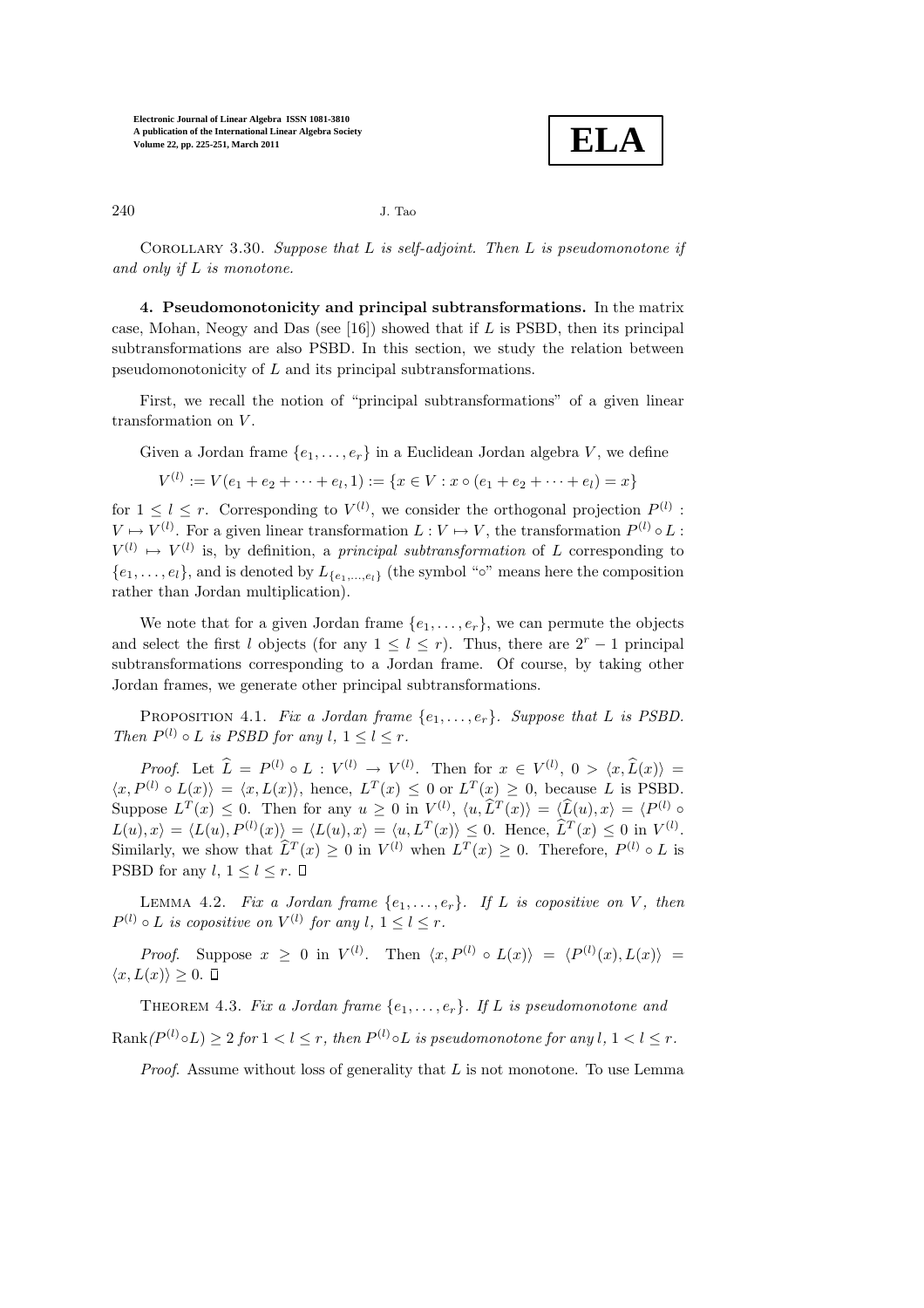

Pseudomonotonicity and Related Properties in Euclidean Jordan Algebras 241

3.5, suppose that  $L$  is pseudomonotone. Then  $L$  is PSBD and copositive star by Theorem 3.7. Hence  $P^{(l)} \circ L$  is PSBD for  $1 \leq l \leq r$  by Proposition 4.1 and copositive by the above lemma. Suppose there exists  $l_0$   $(1 < l_0 \leq r)$  such that  $\widehat{L_0} := P^{(l_0)} \circ L$  is not pseudomonotone. Then there exists  $x \in V^{(l_0)}$  such that  $\langle x, \tilde{L}_0(x) \rangle < 0, \tilde{L}_0^T(x) \le 0$  and  $\widehat{L}_0(x^-) = 0$ . Since  $\widehat{L}_0$  is PSBD and Rank $(\widehat{L}_0) \geq 2$ , we have  $\widehat{L}_0(V^{(l_0)}) = \widehat{L}_0^T(V^{(l_0)})$  by Theorem 3.8; thus  $\text{Ker}(\widehat{L}_0) = \text{Ker}(\widehat{L}_0^T)$ . Hence  $\widehat{L}_0^T(x^-) = 0$ . Repeating the argument given in the proof of Theorem 3.18 and 3.22, we come to a contradiction, so  $\widehat{L}_0(x^-) \neq 0$ 0. Thus,  $P^{(l)} \circ L$  is pseudomonotone for any  $l, 1 < l \leq r$ .

# 5. Pseudomonotonicity of some specialized transformations.

5.1. Quadratic representations. We now characterize the pseudomonotonicity for quadratic representations.

Given any element  $a$  in  $V$ , the *quadratic representation* of  $a$  is defined by

$$
P_a(x) := 2a \circ (a \circ x) - a^2 \circ x.
$$

Recall  $P_a(K) \subseteq K$ , so  $P_a$  is copositive.

THEOREM 5.1. For  $a \in V$ , the following are equivalent:

- (a)  $P_a$  is monotone on V.
- (b)  $P_a$  is pseudomonotone.
- If, in addition,  $V$  is simple, then the above conditions are further equivalent to
- $(c) \pm a \in K$ .

*Proof.* Since  $P_a$  is self-adjoint and copositive, we only need to show (a) is equivalent to (c), when V is simple. For a given  $a \in V$ , there exits a Jordan frame  ${e_1, e_2, \ldots, e_r}$  such that

$$
a = a_1e_1 + a_2e_2 + \cdots + a_re_r.
$$

For any  $x \in V$ , we have the Peirce decomposition of x with respect to this Jordan frame

$$
x = \sum_{i=1}^{r} x_i e_i + \sum_{i < j} x_{ij}
$$

(with  $x_i \in R$  and  $x_{ij} \in V_{ij}$ ). It can be easily verified that

$$
P_a(x) = \sum_{i=1}^r a_i^2 x_i e_i + \sum_{i < j} a_i a_j x_{ij}.
$$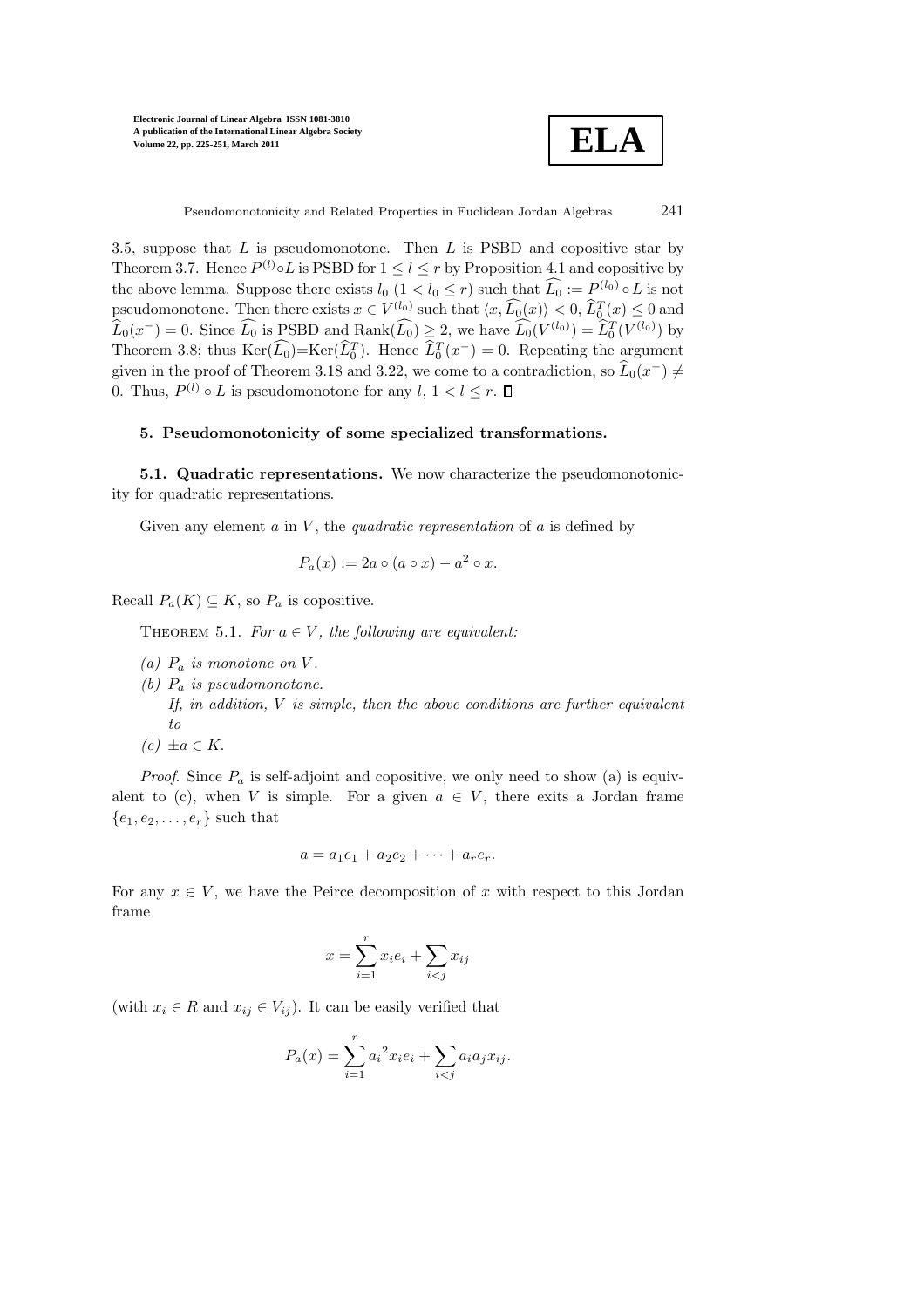$$
\mathbf{ELA}
$$

$$
242 \t\t\t J. Tao
$$

When V is simple,  $V_{ij}$  is nonzero for each  $i \leq j$  (see Corollary IV.2.4 in [3]), so we have

$$
0 \le \langle x, P_a(x) \rangle = \sum_{i=1}^r a_i^2 x_i^2 ||e_i||^2 + \sum_{i < j} a_i a_j ||x_{ij}||^2 \quad (\forall x \in V)
$$
\n
$$
\Leftrightarrow a_i a_j \ge 0 \quad (i \le j)
$$
\n
$$
\Leftrightarrow a_i \ge 0 \text{ or } a_i \le 0, \forall i.
$$

Hence, when V is simple,  $P_a$  is monotone on V if and only if  $\pm a \in K$ .  $\Box$ 

REMARK 5.2. When  $V = \mathcal{S}^n$ , for a real  $n \times n$  matrix A, the two sided multiplicative transformation is defined by

$$
M_A(X) := AXA^T.
$$

Clearly,  $M_A$  is copositive. If we specialize  $P_a$  on  $S^n$ , then  $P_A(X) = AXA$  for  $A \in S^n$ . Thus for  $M_A$ , the following are equivalent when A is a real symmetric square matrix.

- (a) A is either positive semidefinite or negative semidefinite.
- (b)  $M_A$  is monotone.
- (c)  $M_A$  is pseudomonotone.

When A is any nonsingular matrix, we claim that  $M_A$  is PSBD if and only if  $M_A$ is monotone. We only need to show that  $M_A$  is monotone if  $M_A$  is PSBD. Suppose there exists  $X \in \mathcal{S}^n$ , such that  $\langle X, M_A(X) \rangle < 0$ . Then  $M_A^T(X) = M_{A^T}(X) \geq 0$ or  $M_{A^T}(X) \preceq 0$ . Let  $0 \preceq Y := M_{A^T}(X) = A^T X A$ . Then  $X = (A^{-1})^T Y A^{-1} \succeq$ 0. As  $M_A$  is copositive, this contradicts  $\langle X, M_A(X) \rangle$  < 0. Similarly, we can get the contradiction when  $Y \preceq 0$ . Since monotonicity implies pseudomonotonicity and pseudomonotonicity implies PSBD, we have  $M_A$  is pseudomonotone if and only if  $M_A$ is monotone when A is any nonsingular matrix. This need not be true when A is a singular matrix, as the following example shows.

Example 5.3. Let

$$
A = \left[ \begin{array}{cc} 0 & 0 \\ 1 & 1 \end{array} \right].
$$

Then, it is easy to verify that  $M_A$  is PSBD, but not monotone.

5.2. Automorphisms. In [16], Mohan, Neogy and Das showed that PSBD matrices are invariant under principal rearrangement. In this section, we show that PSBD property is invariant for cone invariant transformations and pseudomonotonicity is invariant under algebra and cone automorphisms.

A linear transformation  $\Lambda: V \to V$  is said to be an *algebra automorphism* if  $\Lambda$  is invertible and  $\Lambda(x \circ y) = \Lambda(x) \circ \Lambda(y)$  for all  $x, y \in V$ . The set of all automorphisms of V is denoted by  $Aut(V)$ .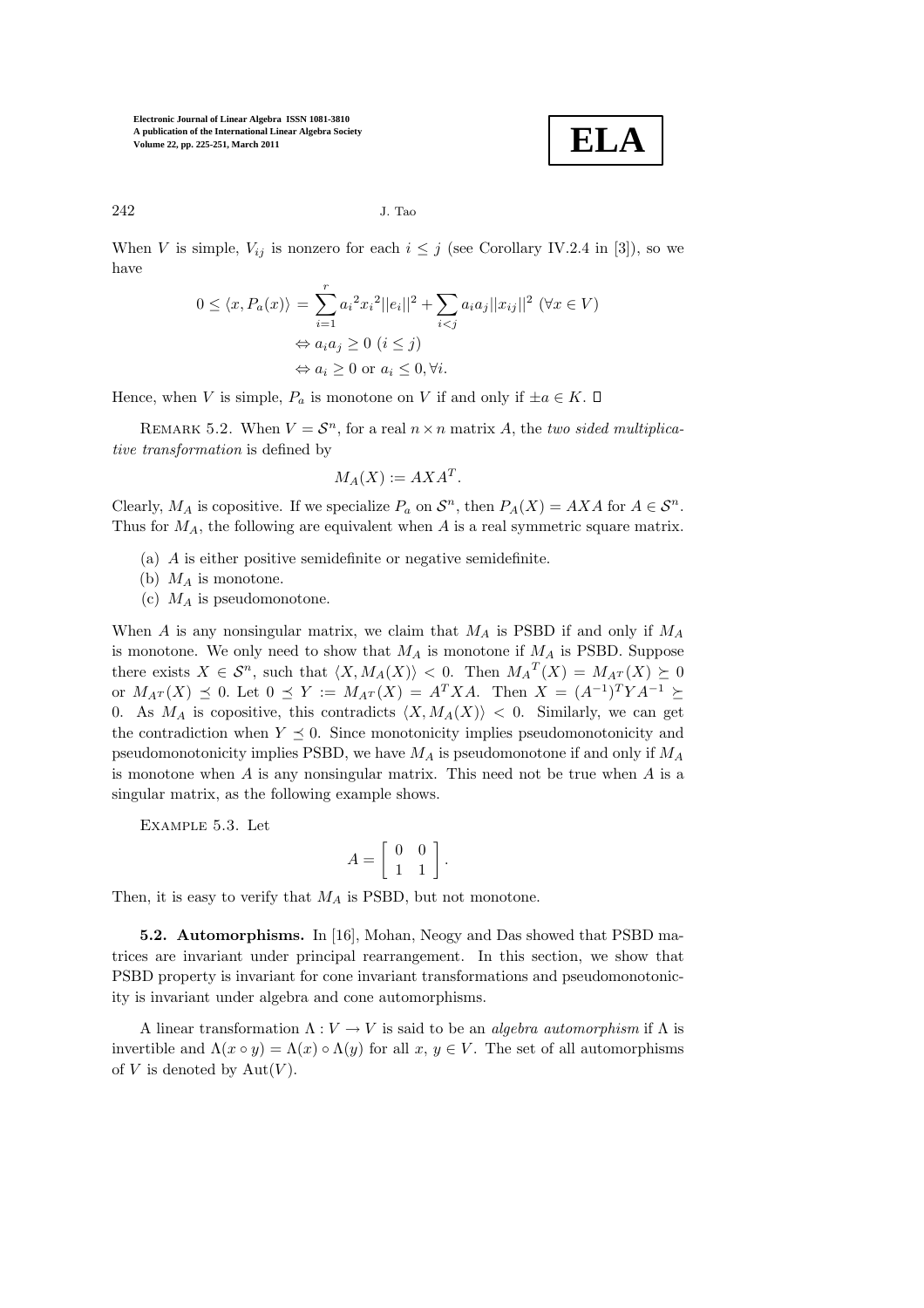

Pseudomonotonicity and Related Properties in Euclidean Jordan Algebras 243

A linear transformation  $\Gamma: V \to V$  is said to be a *cone automorphism* if  $\Gamma(K) =$ K. Because  $K^{\circ} \neq \emptyset$ , such a transformation is necessarily invertible. We denote the set of all automorphisms of K by Aut(K). It is immediate that  $Aut(V) \subseteq Aut(K)$ .

We use  $\Pi(K)$  to denote the set of all linear transformations on V that leave K invariant, i.e.,  $L(K) \subseteq K$  for any  $L \in \Pi(K)$ .

We note that  $\text{Aut}(V) \subseteq \text{Aut}(K) \subseteq \Pi(K)$ .

To illustrate these concepts, we recall the following examples from [9].

EXAMPLE 5.4. Consider  $V = R<sup>n</sup>$ . In this case, the permutation matrices are the automorphisms of  $R^n$  and any automorphism of  $R^n_+$  is a product of a positive definite diagonal matrix and a permutation matrix.

EXAMPLE 5.5. (see [9]) Consider  $V = S^n$ . In this case, for any  $\Gamma \in Aut(S^n_+)$ , there exists an invertible matrix  $Q \in R^{n \times n}$  such that  $\Gamma(Z) = QZQ^T$ ,  $\forall Z \in S^n$ . In particular, for  $\Lambda \in \text{Aut}(\mathcal{S}^n)$ , there exists a real orthogonal matrix U such that  $\Lambda(Z) = UZU^{T}, \forall Z \in \mathcal{S}^{n}.$ 

EXAMPLE 5.6. (see [9]) Consider  $V = \mathcal{L}^n$ . In this case, an  $n \times n$  matrix  $A \in Aut(\mathcal{L}_+^n)$  if and only if there exists a  $\mu > 0$  such that  $A^T J_n A = \mu J_n$ , where  $J_n = diag(1, -1, \ldots, -1)$ . In particular, for  $A \in Aut(\mathcal{L}^n)$ ,  $A = \begin{bmatrix} 1 & 0 \\ 0 & D \end{bmatrix}$  $0$  D 1 , where  $D: R^{n-1} \to R^{n-1}$  is an orthogonal matrix.

THEOREM 5.7. If L is PSBD, then  $PLP<sup>T</sup>$  is PSBD for all  $P \in \Pi(K)$ .

*Proof.* Suppose  $\langle x, PLP^T(x) \rangle < 0$ . Then we have  $\langle P^T(x), LP^T(x) \rangle < 0$ . Let  $y = P^T(x)$ . Then  $\langle y, L(y) \rangle < 0$ , which implies either  $L^T(y) \geq 0$  or  $L^T(y) \leq 0$ , because L is PSBD. Since  $P \in \Pi(K)$ , we have either  $PL^T(y) \geq 0$  or  $PL^T(y) \leq 0$ , i.e.,  $PL^T P^T(x) \geq 0$  or  $PL^T P^T(x) \leq 0$ . Hence,  $PLP^T$  is PSBD.

Recall the following proposition from [8].

PROPOSITION 5.8. (Proposition 4.1, [8]) Let  $\Gamma \in Aut(K)$ . Then  $\Gamma^{-1}$  and  $\Gamma^{T} \in$  $Aut(K).$ 

THEOREM 5.9. Let  $\Gamma \in \text{Aut}(\mathcal{K})$ . Then L is pseudomonotone if and only if  $\Gamma L\Gamma^T$ is pseudomonotone.

*Proof.* To use Theorem 3.7, first, we show that L is PSBD if and only if  $\Gamma L\Gamma^T$ is PSBD. Suppose that L is PSBD. The implication of that  $\Gamma L\Gamma^T$  is PSBD follows from Theorem 5.7 because  $\Gamma \in Aut(K) \subseteq \Pi(K)$ . The converse follows from the fact that  $\Gamma^{-1}$ ,  $\Gamma^{T} \in \text{Aut}(\mathcal{K}) \subseteq \Pi(\mathcal{K})$ . Now, we prove that L is copositive star if and only if  $TL\Gamma^T$  is copositive star. Suppose that L is copositive star,  $x \geq 0$ ,  $TL\Gamma^T(x) \geq 0$ ,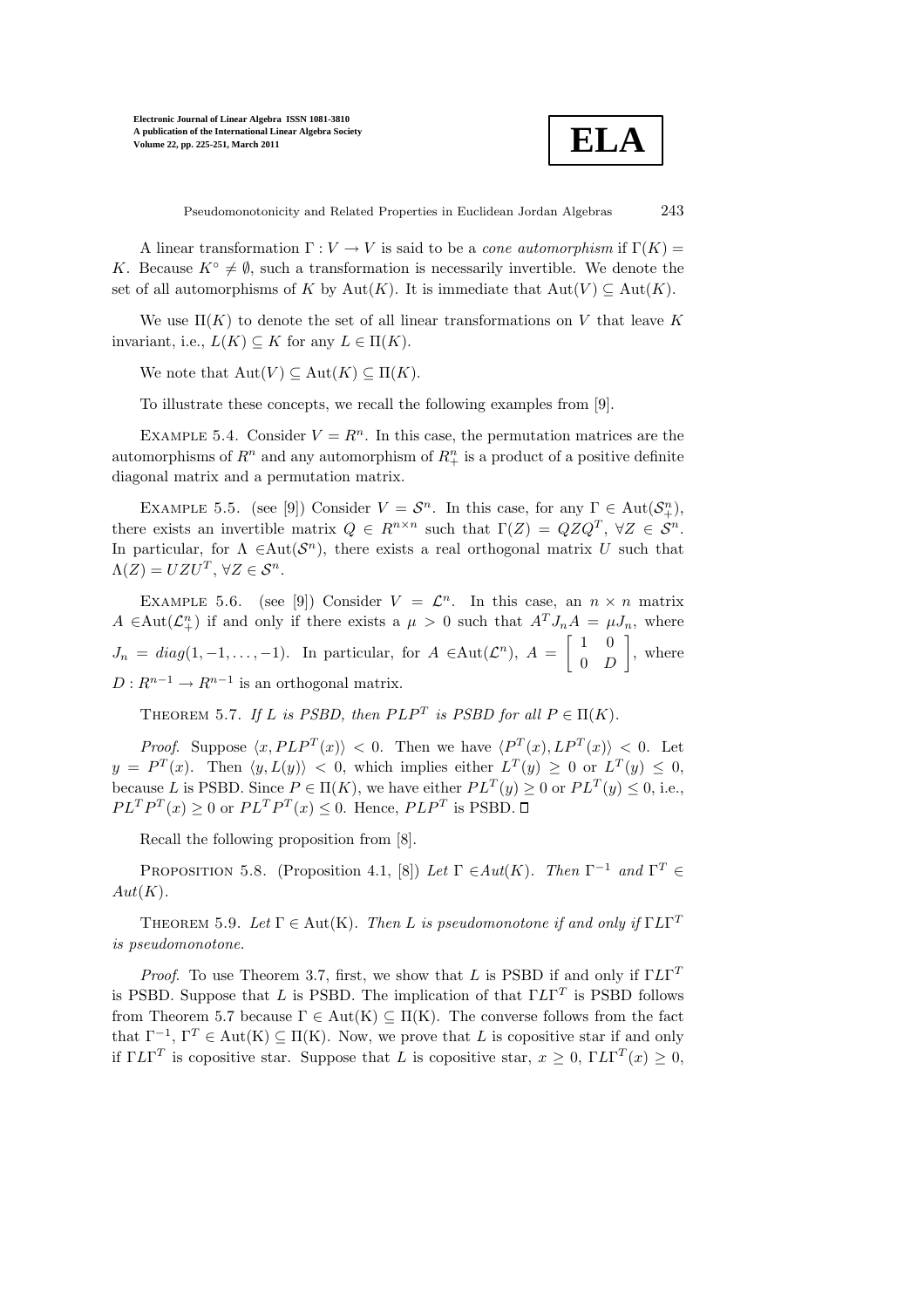**ELA**

$$
244 \t\t\t J. Tao
$$

and  $\langle x, \Gamma L \Gamma^{T}(x) \rangle = 0$ . Then, we have  $\Gamma^{T}(x) \geq 0$ , because  $\Gamma^{T} \in \text{Aut}(\mathcal{K}) \subseteq \Pi(\mathcal{K});$  $LT^{T}(x) \geq 0$ , because  $\Gamma^{-1} \in Aut(K) \subseteq \Pi(K)$  and  $\langle \Gamma^{T}(x), L\Gamma^{T}(x) \rangle = 0$ . Since L is copositive star, we have  $L^T\Gamma^T(x) \leq 0$ , so  $\Gamma L^T\Gamma^T(x) \leq 0$ . Therefore,  $\Gamma L\Gamma^T$  is copositive star. Again, the converse follows from the fact that  $\Gamma^{-1}$ ,  $\Gamma^{T} \in \text{Aut}(\mathbf{K}) \subseteq$  $\Pi(K)$ .  $\square$ 

We note that the above theorem holds if  $\Gamma$  is replaced by  $\Lambda$  because  $Aut(V) \subseteq$  $Aut(K).$ 

**5.3. Z transformations.** We say that  $L$  has the Z-property on  $V$  if

 $x, y \in K$ , and  $\langle x, y \rangle = 0 \Rightarrow \langle L(x), y \rangle \le 0$ .

Recently, Gowda and Tao (see [10]) introduced and studied the properties of such transformations.

THEOREM 5.10. Suppose that  $L$  has the  $Z$  and copositive properties. Then  $L$  is monotone.

*Proof.* Assume that L has the Z and copositive properties. Then  $L^T$  has the Z and copositive properties. So  $A := L + L^T$  has the Z and copositive properties. Let  $\lambda$  be the minimum eigenvalue of A. Then a corresponding eigenvector u is in K (see Theorem 6, [17]). It follows that  $0 \le \langle A(u), u \rangle = \lambda ||u||^2$ , so  $\lambda \ge 0$ . Thus A is monotone. Hence  $L$  is monotone.  $\square$ 

This theorem and Lemma 3.1 immediately yield the following result.

COROLLARY 5.11. Suppose that  $L$  has the Z-property and  $L$  is pseudomonotone. Then L is monotone.

EXAMPLE 5.12. When  $V = \mathcal{S}^n$ , for a real  $n \times n$  matrix A, the Lyapunov transformation is defined by

$$
L_A(X) := AX + XA^T.
$$

Then  $L_A$  has the Z-property (see [10]). It is easy to verify that  $\langle L_A(c), c \rangle \geq 0$  for all primitive idempotents  $c$  in  $\mathcal{S}^n_+$  if and only if  $A$  is positive semidefinite. Since  $\langle L_A(c), c \rangle \ge 0$  for all primitive idempotents  $c$  in  $\mathcal{S}_{+}^n$  if and only if  $L_A$  is monotone (see the proof of Theorem 7.1 in [7]), we have that  $L_A$  is pseudomonotone if and only if A is positive semidefinite by the above theorem.

5.4. Relaxation transformations. In this section, we apply the ideas of the previous sections to study the transformation  $R_A: V \to V$  that arises from a matrix  $A \in R^{r \times r}$ .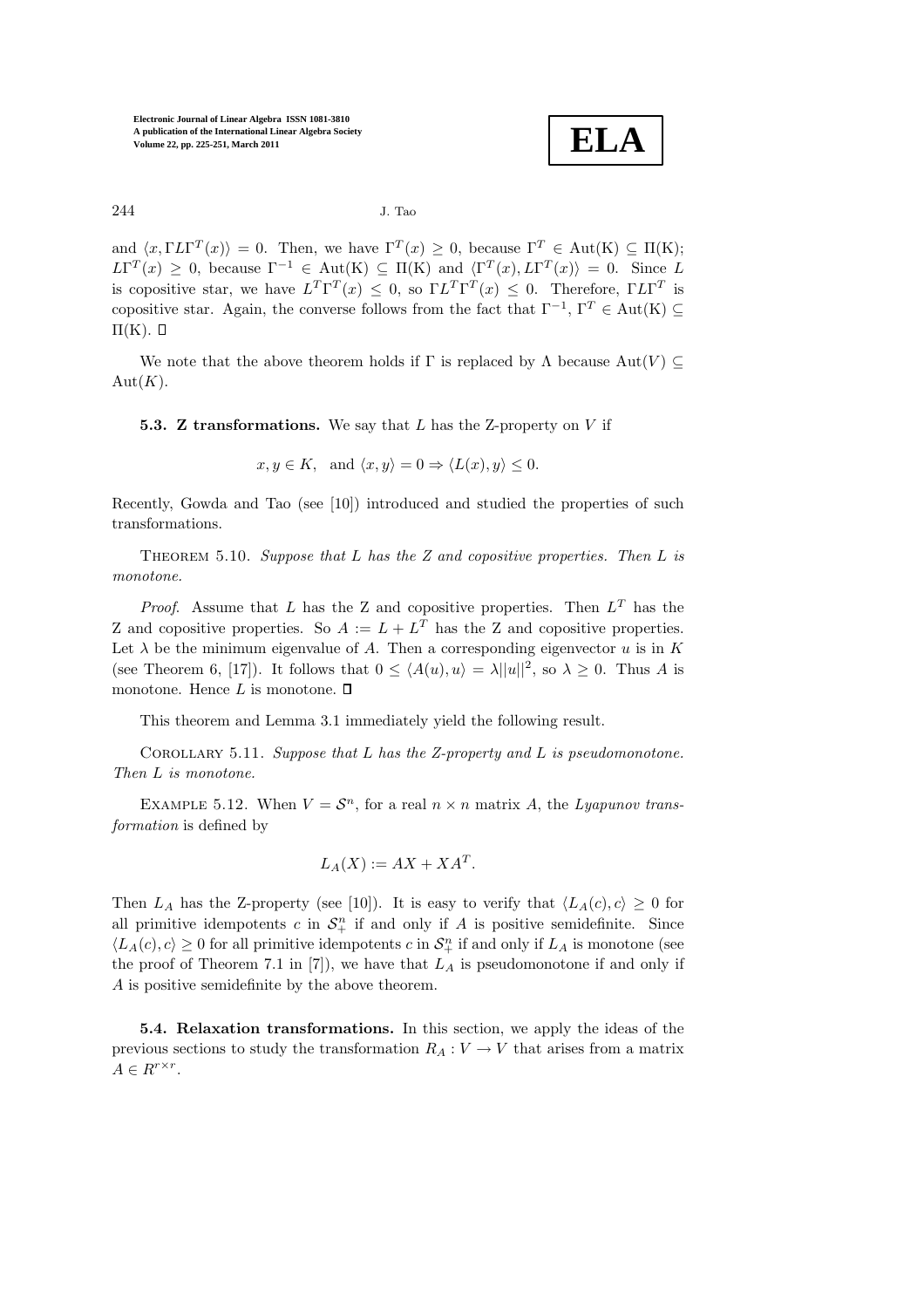

Suppose we are given a Jordan frame  $\{e_1, \ldots, e_r\}$  in V and  $A \in R^{r \times r}$ . We define  $R_A: V \to V$  as follows. For any  $x \in V$ , we write the Peirce decomposition

$$
x = \sum_{1}^{r} x_i e_i + \sum_{i < j} x_{ij}.
$$

Then

$$
R_A(x) := \sum_{1}^{r} y_i e_i + \sum_{i < j} x_{ij},
$$

where

$$
[y_1 \dots y_r]^T = A\left([x_1 \dots x_r]^T\right).
$$

Our objective in this section is to study some interconnections between the properties of A and the properties of  $R_A$ . Such a study has found to be quite interesting and useful in the context of matrix based linear transformations on  $V = \mathcal{S}^n$  and  $V = \mathcal{L}^n$ . In particular, it will provide examples to study complementarity problems on  $V$  (see [18]). In what follows, we will study the relationship between a matrix  $A$ and a transformation  $R_A$ , when  $R_A$  is pseudomonotone.

Through this discussion, we denote  $D := diag(||e_1||^2, \ldots, ||e_r||^2)$ .

THEOREM 5.13. A is pseudomonotone on  $R_+^r$  if and only if  $R_{D^{-1}A+I} - I'$  is pseudomonotone on K, where I is an identity matrix on  $R^r$ , and  $I': V \to V$  is an identity transformation on V .

*Proof.* "Only if" part. Let  $B := D^{-1}A + I$ . Then  $A = D(B - I)$ . For all  $x, y \ge 0$ , let

$$
x = \sum_{1}^{r} x_i e_i + \sum_{i < j} x_{ij}
$$
 and  $y = \sum_{1}^{r} y_i e_i + \sum_{i < j} y_{ij}$ .

Then  $x_i \geq 0$  and  $y_i \geq 0$  for all  $i = 1, \ldots, r$  and

$$
R_B(x) := \sum_{1}^{r} \bar{x}_i e_i + \sum_{i < j} x_{ij},
$$

where

$$
[\bar{x}_1 \dots \bar{x}_r]^T = B([x_1 \dots x_r]^T).
$$

Then we have

$$
\langle R_B(x), y - x \rangle = \sum_{i=1}^{r} \bar{x}_i (y_i - x_i) ||e_i||^2 + \sum_{i < j} \langle x_{ij}, y_{ij} - x_{ij} \rangle.
$$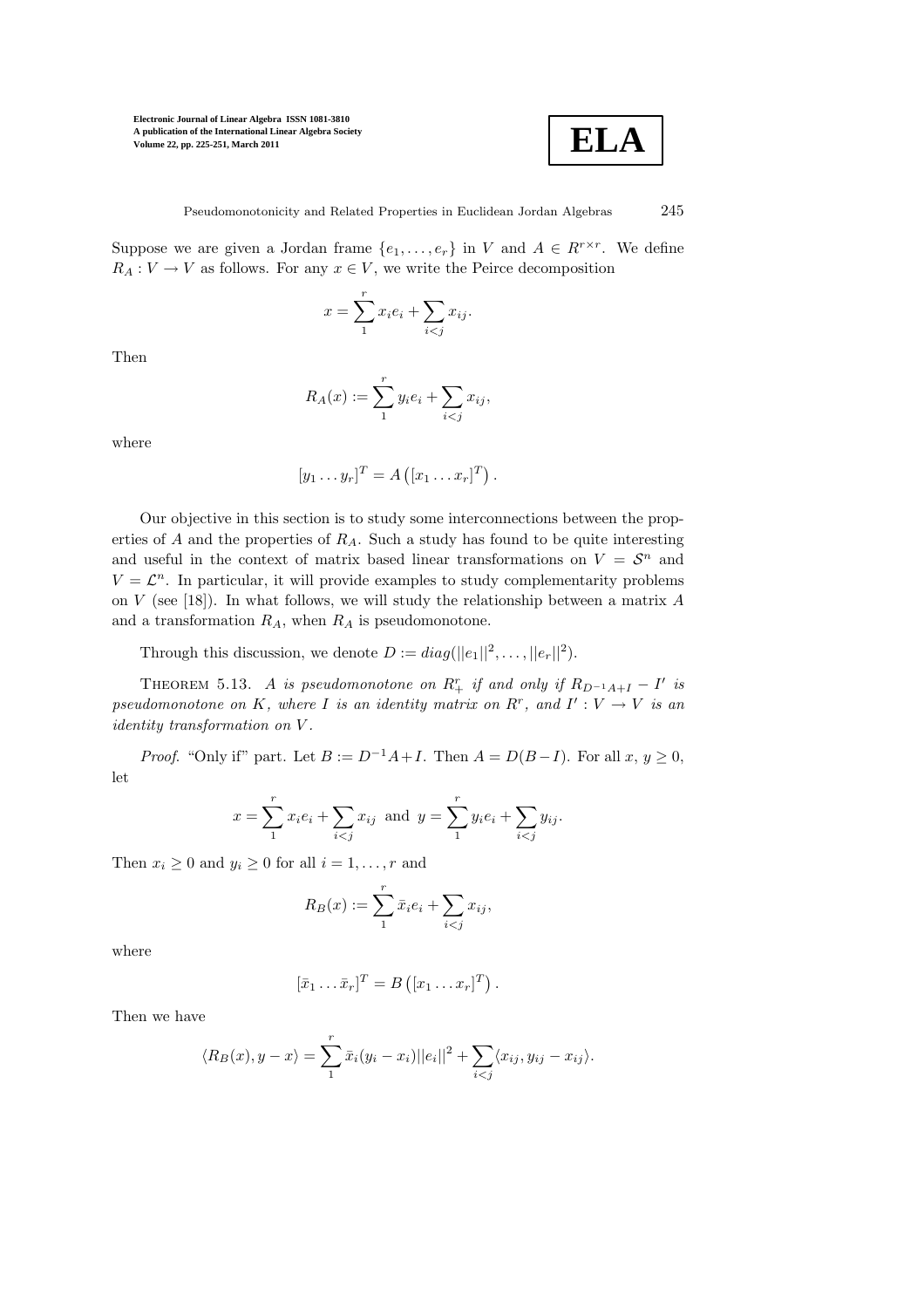

246 J. Tao

We note that

$$
\langle x, y - x \rangle = \sum_{1}^{r} x_i (y_i - x_i) ||e_i||^2 + \sum_{i < j} \langle x_{ij}, y_{ij} - x_{ij} \rangle.
$$

We define  $\hat{x} := [x_1 \dots x_r]^T$  and  $\hat{y} := [y_1 \dots y_r]^T$ . Then we have

$$
\langle (R_B - I')(x), y - x \rangle = \sum_{1}^{r} (\bar{x}_i - x_i)(y_i - x_i) ||e_i||^2
$$

$$
= \langle (B - I)\hat{x}, D(\hat{y} - \hat{x}) \rangle
$$

$$
= \langle D(B - I)\hat{x}, (\hat{y} - \hat{x}) \rangle
$$

$$
= \langle A\hat{x}, \hat{y} - \hat{x} \rangle.
$$

Similarly,  $\langle (R_B - I')(y), y - x \rangle = \langle A\hat{y}, \hat{y} - \hat{x} \rangle$ . Assume that  $\langle (R_B - I')(x), y - x \rangle \ge 0$ , which means  $\langle A\hat{x}, \hat{y}-\hat{x}\rangle \geq 0$ . Since A is pseudomonotone, we have  $\langle A\hat{y}, \hat{y}-\hat{x}\rangle \geq 0$ , and hence  $\langle (R_B - I')(y), y - x \rangle \ge 0$ . Therefore,  $R_B - I' = R_{D^{-1}A+I} - I'$  is pseudomonotone on K.

"If" part. Let  $\hat{x} = [x_1 \dots x_r]^T$  and  $\hat{y} = [y_1 \dots y_r]^T$  with  $x_i \ge 0$  and  $y_i \ge 0$  for all  $1 \leq i \leq r$ . Suppose  $\langle A\hat{x}, \hat{y} - \hat{x} \rangle \geq 0$ . Then we define  $x = \sum_{i=1}^{r} x_i e_i$  and  $y = \sum_{i=1}^{r} y_i e_i$ . So  $x, y \geq 0$ . Then that A is pseudomonotone follows from the proof of "Only if" part.  $\Box$ 

THEOREM 5.14. If  $R_A$  is pseudomonotone on K, then DA is pseudomonotone on  $R_+^r$ .

*Proof.* Let  $x = [x_1 \dots x_r]^T$  and  $y = [y_1 \dots y_r]^T$  with  $x_i \ge 0$  and  $y_i \ge 0$  for all  $1 \leq i \leq r$ . Suppose  $\langle (DA)x, y - x \rangle \geq 0$ . Define  $\bar{x} = \sum_{i=1}^{r} x_i e_i$  and  $\bar{y} = \sum_{i=1}^{r} y_i e_i$ . Thus,  $\bar{x} \geq 0$ ,  $\bar{y} \geq 0$ , and

$$
R_A(\bar{x}) := \sum_{1}^{r} z_i e_i,
$$

where

$$
[z_1 \dots z_r]^T = A([x_1 \dots x_r]^T).
$$

Therefore,

$$
\langle R_A(\bar{x}), \bar{y} - \bar{x} \rangle = \sum_{1}^{r} z_i (y_i - x_i) ||e_i||^2 = \langle Ax, D(y - x) \rangle = \langle (DA)x, y - x \rangle \ge 0.
$$

Since  $R_A$  is pseudomonotone, we have  $\langle R_A(\bar{y}), \bar{y}-\bar{x}\rangle \geq 0$ . Since  $\langle R_A(\bar{y}), \bar{y}-\bar{x}\rangle$  =  $\langle (DA)y, y-x \rangle$ , we have  $\langle (DA)y, y-x \rangle \geq 0$ . Hence, DA is pseudomonotone.  $\Box$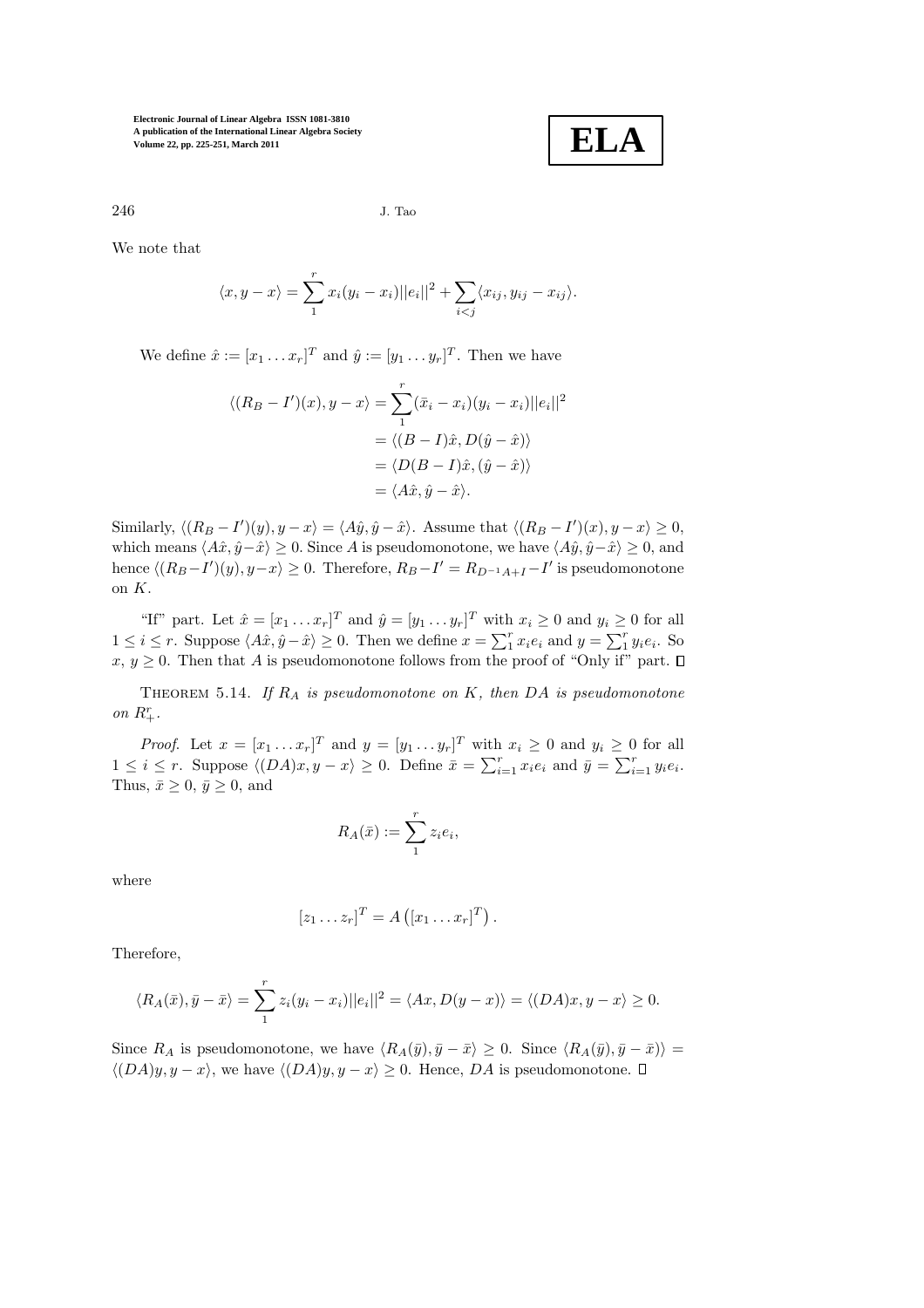

Pseudomonotonicity and Related Properties in Euclidean Jordan Algebras 247

The following example shows that the converse of the above theorem may not be true.

EXAMPLE 5.15. Consider  $R_A: \mathcal{L}^3 \to \mathcal{L}^3$ , where  $A =$  $\left[\begin{array}{cc} 0 & 0 \\ 1 & 1 \end{array}\right]$ .

Fix a Jordan frame  $\{e_1, e_2\}$ , where  $e_1 = \frac{1}{2} [1 \ 1 \ 0]^T$  and  $e_2 = \frac{1}{2} [1 \ -1 \ 0]^T$ . Then we have  $||e_1||^2 = ||e_2||^2 = \frac{1}{2}$  and  $D = \frac{1}{2}I$ .

It is easy to verify that DA is pseudomonotone. Now, take  $x = e_1 + 2e_2 + [0 \ 0 \ -1]^T$ and  $y = 12e_1 + e_2 + [0 \ 0 \ -3]^T$ . It is easy to verify that  $x, y \ge 0$ . Then  $R_A(x) =$  $3e_2 + [0 \ 0 \ -1]^T$ ,  $R_A(y) = 13e_2 + [0 \ 0 \ -3]^T$  and  $y - x = 11e_1 - e_2 + [0 \ 0 \ -2]^T$ . By simple calculation, we have  $\langle R_A(x), y - x \rangle = \frac{1}{2} > 0$  and  $\langle R_A(y), y - x \rangle = -\frac{1}{2} < 0$ .

6. Concluding remarks. In this paper, we have extended the concept of pseudomonotonicity from  $R<sup>n</sup>$  to the setting of Euclidean Jordan algebras. Some interconnections between pseudomonotonicity, monotonicity, and the Z-property were studied. In particular, we have given a characterization of pseudomonotonicity for a linear transformation and a matrix-induced transformation defined on a Euclidean Jordan algebra. We have shown that pseudomonotonicity and monotonicity coincide under the condition of the Z-property. In addition, we have proved the invariance of pseudomonotonicity under the algebra and cone automorphisms and described interconnections between pseudomonotonicity of a linear transformation and its principal subtransformations.

7. Appendix. In this section, we use Theorem 3.7 to prove claims made in Examples 3.23, 3.25, and 3.27 from Section 3.

Example 7.1. Let

$$
L = \begin{bmatrix} a & 0 & 0 \\ b & 0 & 0 \\ c & 0 & 0 \end{bmatrix} : \mathcal{L}^3 \to \mathcal{L}^3
$$

be such that  $a \ge \sqrt{b^2 + c^2}$ . Then L is pseudomonotone.

*Proof.* First, we show that L is PSBD. Let  $x = [x_0 \ x_1 \ x_2]^T$ . Then, from  $\langle L(x), x \rangle < 0$ , we have  $x_0(ax_0 + bx_1 + cx_2) < 0$ . Thus, we have either  $x_0 > 0$ and  $ax_0 + bx_1 + cx_2 < 0$  or  $x_0 < 0$  and  $ax_0 + bx_1 + cx_2 > 0$ . Hence, we have either  $L^T(x) = (ax_0 + bx_1 + cx_2)e > 0$  or  $L^T(x) < 0$ . Therefore, L is PSBD. Next, we need to show that L is copositive star. For  $x \ge 0$ , we have that  $x_0 \ge \sqrt{x_1^2 + x_2^2}$ . Using the condition of  $a \ge \sqrt{b^2 + c^2}$ , we have

$$
ax_0 \ge \sqrt{x_1^2 + x_2^2} \sqrt{b^2 + c^2}
$$
  
=  $\sqrt{b^2 x_1^2 + c^2 x_2^2 + c^2 x_1^2 + b^2 x_2^2}$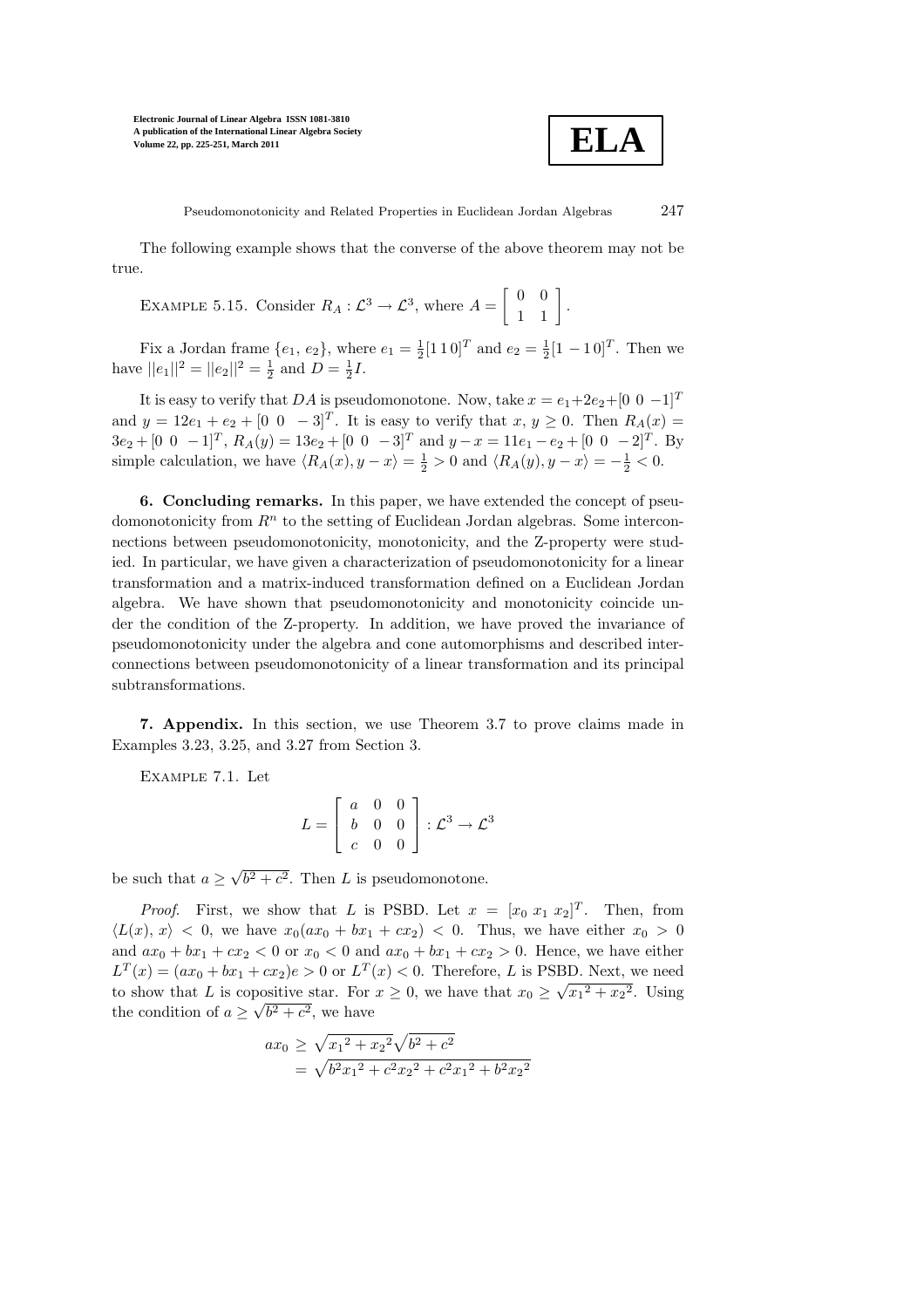**ELA**

248 J. Tao

$$
\geq \sqrt{b^2 x_1^2 + c^2 x_2^2 + 2bc x_1 x_2} \n= \sqrt{(bx_1 + cx_2)^2} = |bx_1 + cx_2| \n\Rightarrow ax_0 + bx_1 + cx_2 \geq 0.
$$

Since  $\langle L(x), x \rangle = x_0(ax_0 + bx_1 + cx_2)$ , we have  $\langle L(x), x \rangle \ge 0$  for  $x \ge 0$ . Thus, L is copositive. It can be easily verify that

$$
[x \ge 0, L(x) \ge 0, \langle L(x), x \rangle = 0] \Rightarrow L^T(x) = 0.
$$

This shows that  $L$  is copositive star. Therefore, by Theorem 3.7,  $L$  is pseudomonotone.  $\square$ 

Example 7.2. Let

$$
L = \begin{bmatrix} 1 & c & 0 \\ b & 0 & 0 \\ 0 & 0 & 0 \end{bmatrix} : \mathcal{L}^3 \to \mathcal{L}^3
$$

be such that

- (a)  $0 \leq b + c \leq 1$ , (b)  $c > 0$ ,
- (c)  $b < 0$ .

Then L is pseudomonotone.

*Proof.* Without loss of generality, we assume that  $b+c > 0$ . Let  $x = [x_0 \ x_1 \ x_2]^T$ . Then

$$
\langle L(x), x \rangle = x_0[x_0 + (b + c)x_1],
$$
  
\n
$$
L(x) = [x_0 + cx_1 \quad bx_0 \quad 0]^T,
$$
  
\nand 
$$
L^T(x) = [x_0 + bx_1 \quad cx_0 \quad 0]^T.
$$

First, we show that L is PSBD. Suppose that  $\langle L(x), x \rangle < 0$ . Then either  $x_0 > 0$  and  $x_0 + (b + c)x_1 < 0$  or  $x_0 < 0$  and  $x_0 + (b + c)x_1 > 0$ .

**Case 1:**  $x_0 > 0$  and  $x_0 + (b + c)x_1 < 0$ . Then  $x_0 + (b + c)x_1 < 0 \Rightarrow x_1 < -\frac{x_0}{b+1}$  $\frac{1}{b+c} < 0$ by the item (a). Thus,  $x_0 + bx_1 > 0$  by the item (c). Since  $x_1 < -\frac{x_0}{b+c}$ , we have  $b + c$  $x_0 + bx_1 > x_0 - \frac{bx_0}{b+1}$  $\frac{bx_0}{b+c} = \frac{cx_0}{b+c}$  $\frac{dx_0}{b+c} \geq cx_0 > 0$  by the item (b). Therefore,  $L^T(x) > 0$ . Hence, L is PSBD.

**Case 2:**  $x_0 < 0$  and  $x_0 + (b+c)x_1 > 0$ . Then  $x_0 + (b+c)x_1 > 0 \Rightarrow x_1 > -\frac{x_0}{b+b}$  $\frac{1}{b+c} > 0$ by the item (a). Thus,  $x_0 + bx_1 < 0$  by the item (c). Now,  $-(x_0 + bx_1) = -x_0 - bx_1 >$  $-x_0 + \frac{bx_0}{b+1}$  $\frac{bx_0}{b+c} = -\frac{cx_0}{b+c}$  $\frac{c\omega_0}{b+c} \geq -cx_0 > 0$ . Therefore,  $L^T(x) < 0$ . Hence, L is PSBD.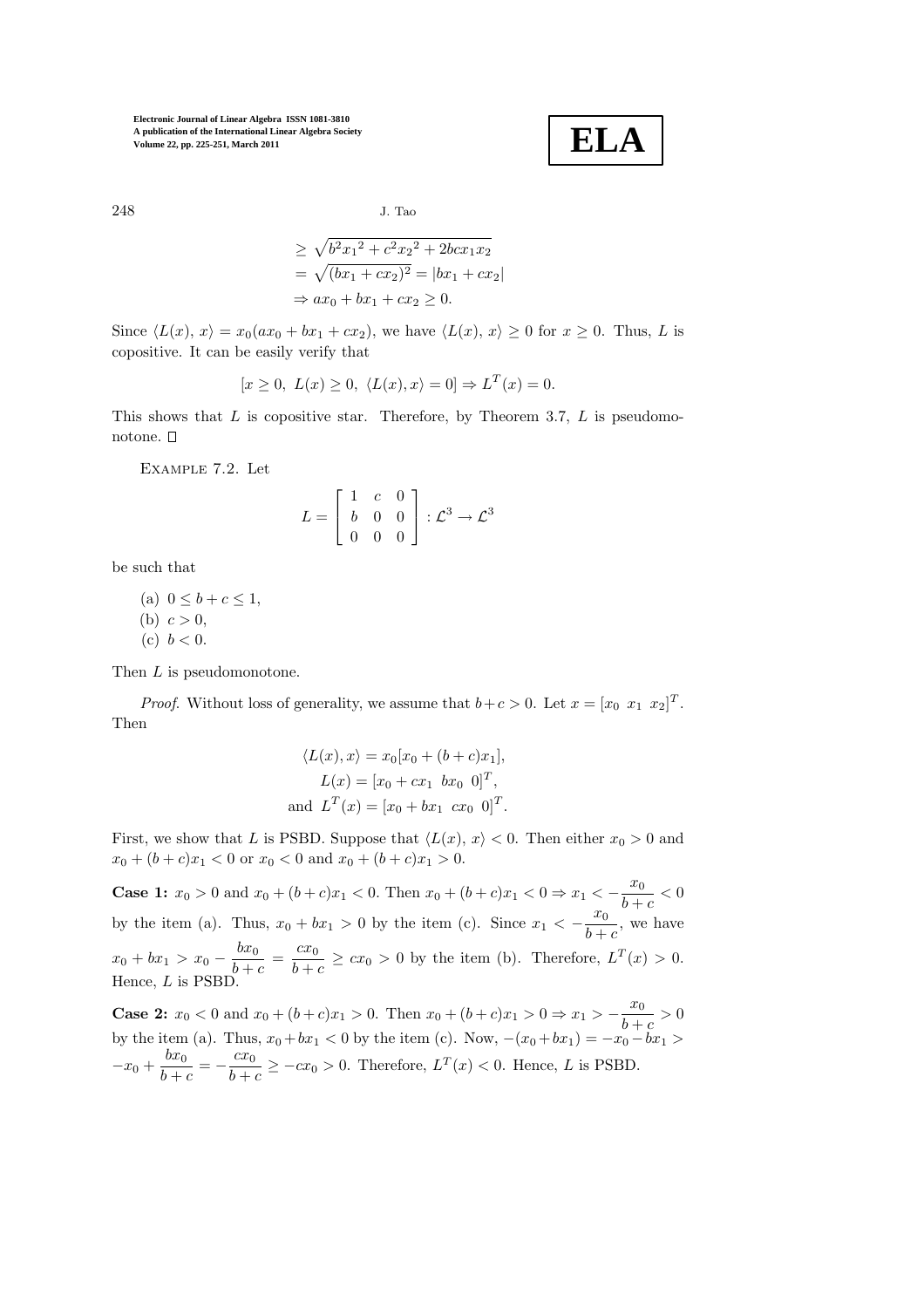

Pseudomonotonicity and Related Properties in Euclidean Jordan Algebras 249

Now, we need to show that L is copositive star. For  $x \geq 0$ , we have

$$
x_0 \ge \sqrt{x_1^2 + x_2^2} \ge \sqrt{x_1^2} = |x_1| \ge (b+c)|x_1| \Rightarrow x_0 + (b+c)x_1 \ge 0.
$$

Thus,  $\langle L(x), x \rangle \geq 0$ , which implies that L is copositive. Now, suppose that  $x \geq 0$ ,  $L(x) \geq 0$ , and  $\langle L(x), x \rangle = x_0[x_0 + (b+c)x_1] = 0$ . Then we have that either  $x_0 = 0$  or  $x_0 + (b+c)x_1 = 0$ . If  $x_0 = 0$ , then  $x = 0$ , and hence  $L^T(x) = 0$ . If  $x_0 + (b+c)x_1 = 0$ and  $x_0 > 0$ , then  $x_1 = -\frac{x_0}{b+1}$  $\frac{x_0}{b+c}$ . Thus,  $x_0 + cx_1 = \frac{bx_0}{b+c}$  $\frac{\partial u_0}{\partial + c}$  < 0, which contradicts  $L(x) \geq 0$ . This shows that L is copositive star. Therefore, L is pseudomonotone by Theorem 3.7.  $\square$ 

Example 7.3. Let

$$
L = \left[ \begin{array}{ccc} 1 & c & 0 \\ b & 0 & 0 \\ 0 & 0 & \epsilon \end{array} \right] : \mathcal{L}^3 \to \mathcal{L}^3
$$

be such that

(a) 
$$
0 < b + c < 1
$$
,  
\n(b)  $0 < c < \sqrt{2}$ ,  
\n(c)  $b < 0$ ,  
\n(d)  $0 < \epsilon \le 1$ ,  
\n(e)  $(3b + c)^2 - 4b^2(2 - c^2) <$ 

Then L is pseudomonotone.

*Proof.* Let  $x = [x_0 \ x_1 \ x_2]^T$ . Then we have  $\langle L(x), x \rangle = x_0[x_0 + (b+c)x_1] + \epsilon x_2^2$ ,  $L(x) = [x_0 + cx_1 \ \ bx_0 \ \epsilon x_2]^T$  and  $L^T(x) = [x_0 + bx_1 \ cx_0 \ \epsilon x_2]^T$ .

First, we show that L is PSBD. Suppose that  $\langle L(x), x \rangle < 0$ . Then  $x_0[x_0+(b+c)x_1] <$  $-\epsilon x_2^2 \leq 0$ . This implies that either  $x_0 > 0$  and  $x_0 + (b + c)x_1 < 0$ , or  $x_0 < 0$  and  $x_0 + (b + c)x_1 > 0.$ 

 $\overline{0}$ .

**Case 1:**  $x_0 > 0$  and  $x_0 + (b + c)x_1 < 0$ . Then we have that  $x_0 + bx_1 > 0$  by the proof in the previous example. Since  $\epsilon^2 x_2^2 \leq \epsilon x_2^2 < -x_0[x_0 + (b+c)x_1]$ , we have  $\epsilon^2 x_2^2 + c^2 x_0^2 < -x_0[x_0 + (b+c)x_1] + c^2 x_0^2$ . We show that  $-x_0[x_0 + (b+c)x_1] + c^2 x_0^2 \le$  $(x_0 + bx_1)^2$ . Now,

$$
-x_0[x_0 + (b+c)x_1] + c^2x_0^2 \le (x_0 + bx_1)^2 \Leftrightarrow (2-c^2)x_0^2 + (3b+c)x_0x_1 + b^2x_1^2 \ge 0.
$$

The last inequality holds because of the items (b) and (e). Therefore,  $\epsilon^2 x_2^2 + c^2 x_0^2 \le$  $(x_0 + bx_1)^2$ . Thus,  $L^T(x) > 0$ , and hence L is PSBD.

**Case 2:**  $x_0 < 0$  and  $x_0 + (b+c)x_1 > 0$ . Then we have that  $x_0 + bx_1 < 0$  by the proof in the previous example. From Case 1, we know that  $\epsilon^2 x_2^2 + c^2 x_0^2 \leq [-(x_0 + bx_1)]^2$ . Therefore,  $L^T(x) < 0$ . Hence, L is PSBD.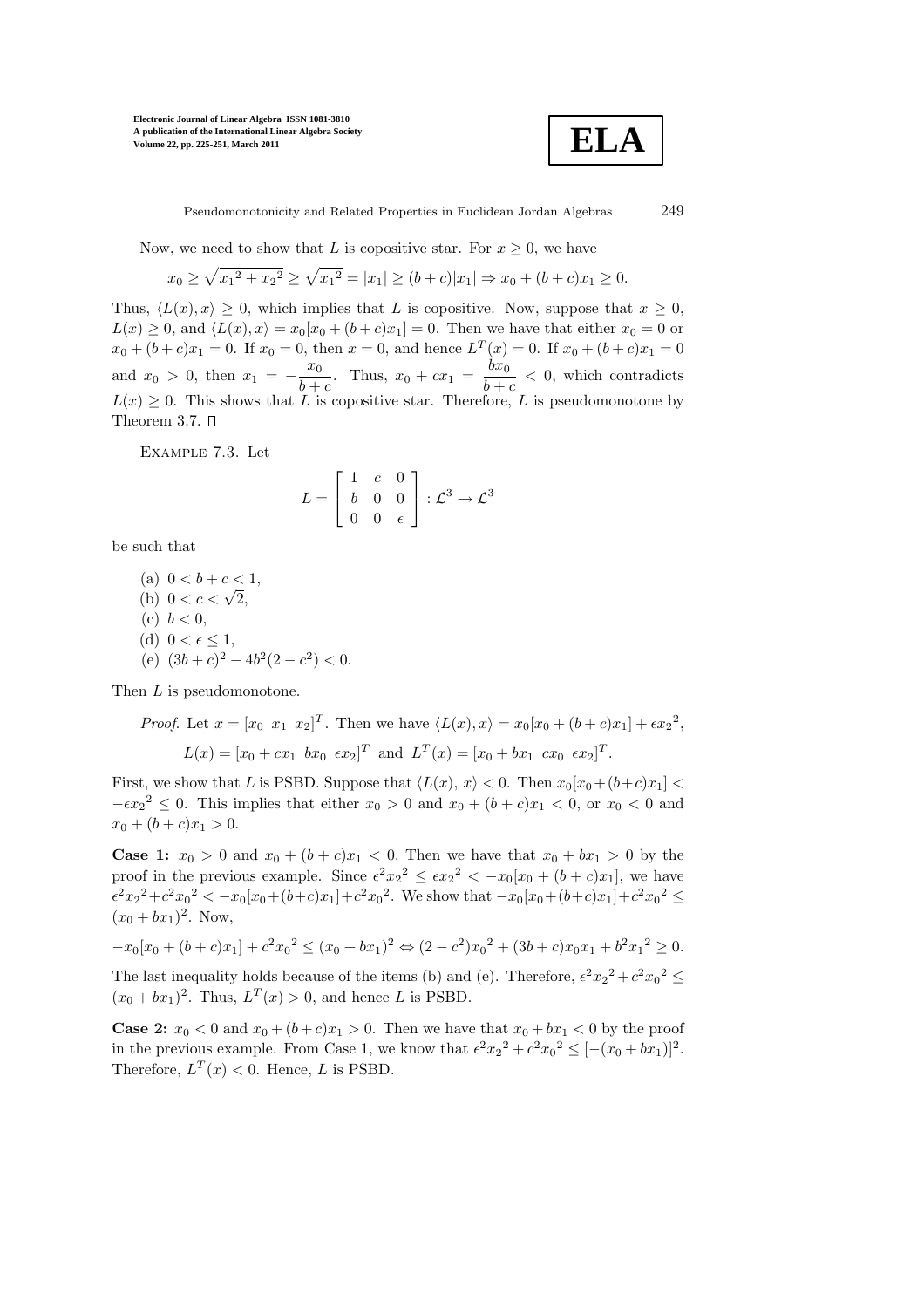

250 J. Tao

Now, we show that L is copositive star. We know that  $x_0+(b+c)x_1 \geq 0$  for  $x \geq 0$ by the proof in the previous example. Thus,  $\langle L(x), x \rangle \geq 0$ , which implies that L is copositive. It is easy to verify that  $[x \ge 0, L(x) \ge 0, (L(x), x) = 0] \Rightarrow L^T(x) = 0$  by the proof in the previous example. This shows that  $L$  is copositive star. Therefore, by Theorem 3.7,  $L$  is pseudomonotone.  $\square$ 

Acknowledgment. I am grateful to Professor M.S. Gowda for helpful suggestions.

### REFERENCES

- [1] J.-P. Crouzeix, A. Hassouni, A. Lahlou, and S. Schaible. Positive subdefinite matrices, generalized monotonicity and linear complementarity problems. SIAM J. Matrix Anal. Appl., 22:66–85, 2000.
- [2] J.-P. Crouzeix and S. Schaible. Generalized monotone affine maps. SIAM J. Matrix Anal. Appl., 17:992–997, 1996.
- [3] J. Faraut and A. Korányi. Analysis on Symmetric Cones. Clarendon Press, Oxford, 1994.
- [4] M.S. Gowda. Pseudomonotone and copositive star matrices. Linear Algebra Appl., 113:107–118, 1989.
- [5] M.S. Gowda. Affine pseudomonotone mappings and the linear complementarity problem. SIAM J. Matrix Anal. Appl., 11:373–380, 1990.
- [6] M.S. Gowda. On the transpose of a pseudomonotone matrix and the LCP. Linear Algebra Appl., 140:129–137, 1990.
- [7] M.S. Gowda and R. Sznajder. Some global uniqueness and solvability results for linear complementarity problems over symmetric cones. SIAM J. Optim., 18:461–481, 2007.
- [8] M.S. Gowda and R. Sznajder. Automorphism invariance of P and GUS-properties of linear transformations on Euclidean Jordan algebras. Math. Oper. Res., 31:109–123, 2006.
- [9] M.S. Gowda, R. Sznajder, and J. Tao. Some P-properties for linear transformations on Euclidean Jordan algebras. Linear Algebra Appl., 393:203–232, 2004.
- [10] M.S. Gowda and J. Tao. Z-transformations on proper and symmetric cones. Math. Program., Series B, 117:195–221, 2009.
- [11] N. Hadjisavvas and S. Schaible. Quasimonotonicity and pseudomonotonicity in variational inequalities and equilibrium problems. In J.-P. Crouzeix, J.-E. Martinez-Legaz, and M. Volle, editors, Generalized Convexity, Generalized Monotonicity: Recent Results, Nonconvex Optim. Appl., 27, Kluwer Acad. Publ., Dordrecht, 257–275, 1998.
- [12] A. Hassouni, A. Lahlou, and A. Lamghri. Existence theorems for linear complementarity problems on solid closed convex cones. J. Optim. Theory Appl., 126:225–246, 2005.
- [13] S. Karamardian. Complementarity problems over cones with monotone and pseudomonotone maps. J. Optim. Theory Appl., 18:445–454, 1976.
- [14] S. Karamardian and S. Schaible. Seven kinds of monotone maps. J. Optim. Theory Appl., 66:37–46, 1990.
- [15] S. Karamardian, S. Schaible and J.-P Crouzeix. Characterizations of generalized monotone maps. J. Optim. Theory Appl., 76:399–413, 1993.
- [16] S.R. Mohan, S.K. Neogy and A.K. Das. More on positive subdefinite matrices and the linear complementarity problem. Linear Algebra Appl., 338:275–285, 2001.
- [17] H. Schneider and M. Vidyasagar. Cross-positive matrices. SIAM J. Numer. Anal., 7:508–519, 1970.